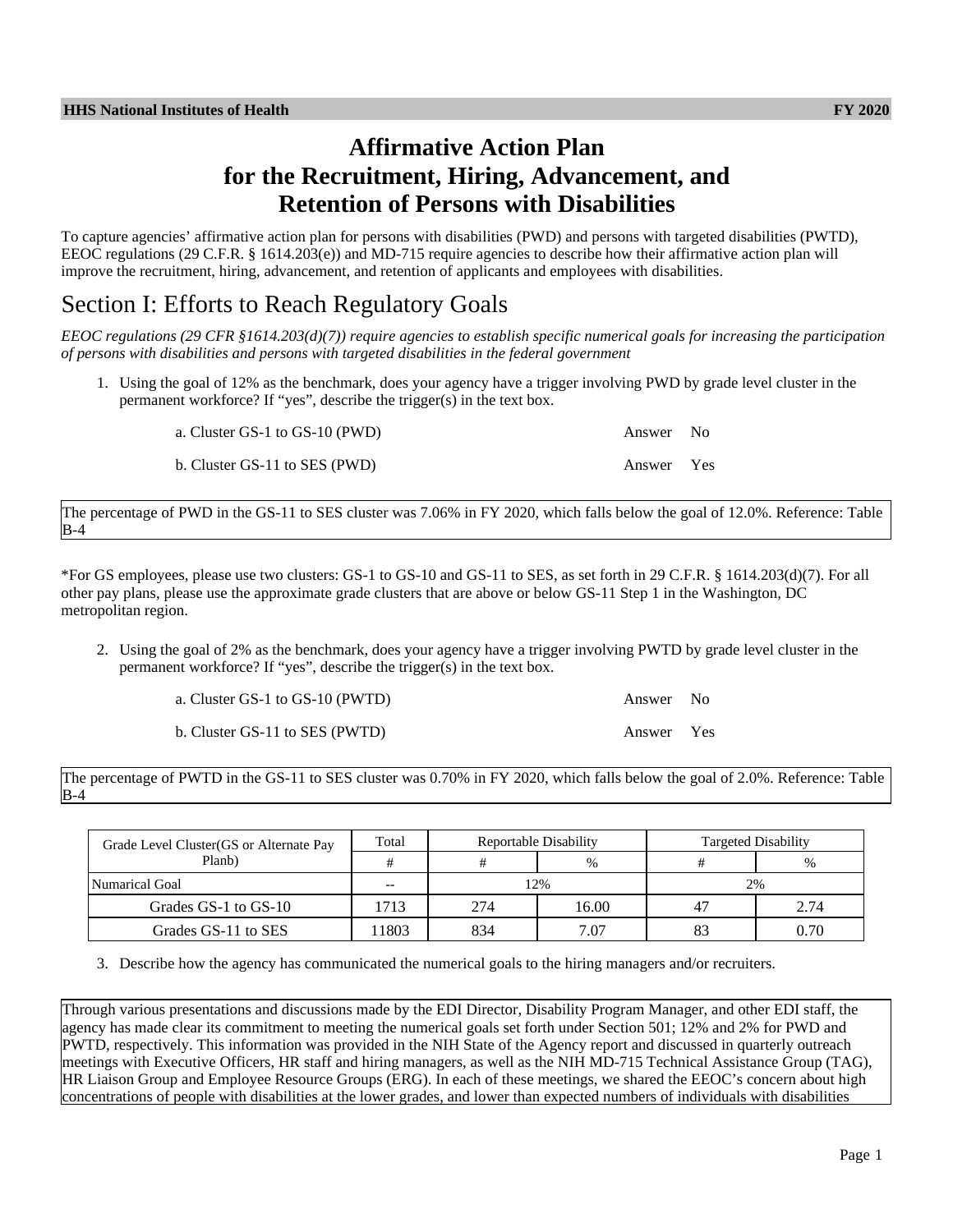occupying positions at the higher grades. Therefore, we are conducting separate analyses on the grade level clusters of GS 1 through GS 10, and GS 11 through SES, to identify potential barriers that may exist. Also, in FY 2020 the following steps have been taken to communicate our goals: • EDI has hired an outside contract to assist in identifying these barriers and triggers in the higher-grade clusters. They will assist in developing a clear path in getting the higher-grade level clusters above the 12% and 2% goals. • OHR, Client Services Division (CSD), Corporate Recruitment Unit (CRU) provided the following training that discusses our overall numeric goals: o Conducted training on the Workforce Recruitment Program (WRP) to NIAID's 10 top management officials o Conducted training on "The Benefits of Using the Schedule A Authority" to NCI's 60 Administrative Officers o Conducted orientation on the "Role of the SPC" to six new CSD Branch Selective Placement Coordinators o Conducted annual training on the WRP Program to the CSD Branch Selective Placement Coordinators

# Section II: Model Disability Program

Pursuant to 29 C.F.R. § 1614.203(d)(1), agencies must ensure sufficient staff, training and resources to recruit and hire persons with disabilities and persons with targeted disabilities, administer the reasonable accommodation program and special emphasis program, and oversee any other disability hiring and advancement program the agency has in place.

## **A. PLAN TO PROVIDE SUFFICIENT & COMPETENT STAFFING FOR THE DISABILITY PROGRAM**

1. Has the agency designated sufficient qualified personnel to implement its disability program during the reporting period? If "no", describe the agency's plan to improve the staffing for the upcoming year.

Answer Yes

2. Identify all staff responsible for implementing the agency's disability employment program by the office, staff employment status, and responsible official.

|                                                                                                      | # of FTE Staff By Employment Status |              |                 | Responsible Official<br>(Name, Title, Office)                                            |  |
|------------------------------------------------------------------------------------------------------|-------------------------------------|--------------|-----------------|------------------------------------------------------------------------------------------|--|
| Disability Program Task                                                                              | Full Time                           | Part Time    | Collateral Duty | Email)                                                                                   |  |
| Processing reasonable accommodation requests<br>from applicants and employees                        | 5                                   | $\Omega$     | 0               | Jessica Center<br>jessica.center@nih.gov<br>edi.ra@mail.nih.gov                          |  |
| Processing applications from PWD and PWTD                                                            |                                     | $\mathbf{0}$ | $\Omega$        | Sheila Monroe,<br>NIH Selective Placement<br>Coordinator<br>monroes@od.nih.gov           |  |
| Answering questions from the public about<br>hiring authorities that take disability into<br>account | $\Omega$                            | $\theta$     | $\overline{c}$  | Sheila Monroe<br>David P. Rice Jr.<br>David.Rice@nih.gov                                 |  |
| Architectural Barriers Act Compliance                                                                | $\Omega$                            |              | $\Omega$        | Soussan Afsharfar<br><b>NIH Senior Architect</b><br>Soussan.afsharfar@nih.gov            |  |
| Special Emphasis Program for PWD and<br><b>PWTD</b>                                                  |                                     | $\Omega$     | $\Omega$        | David P. Rice Jr<br><b>NIH Disability Portfolio</b><br>Strategist,<br>David.Rice@nih.gov |  |
| Section 508 Compliance                                                                               | $\Omega$                            | $\mathbf{0}$ | $\overline{c}$  | Andrea Norris Chief<br><b>Information Officer</b><br>NorrisAT@mail.nih.gov               |  |

3. Has the agency provided disability program staff with sufficient training to carry out their responsibilities during the reporting period? If "yes", describe the training that disability program staff have received. If "no", describe the training planned for the upcoming year.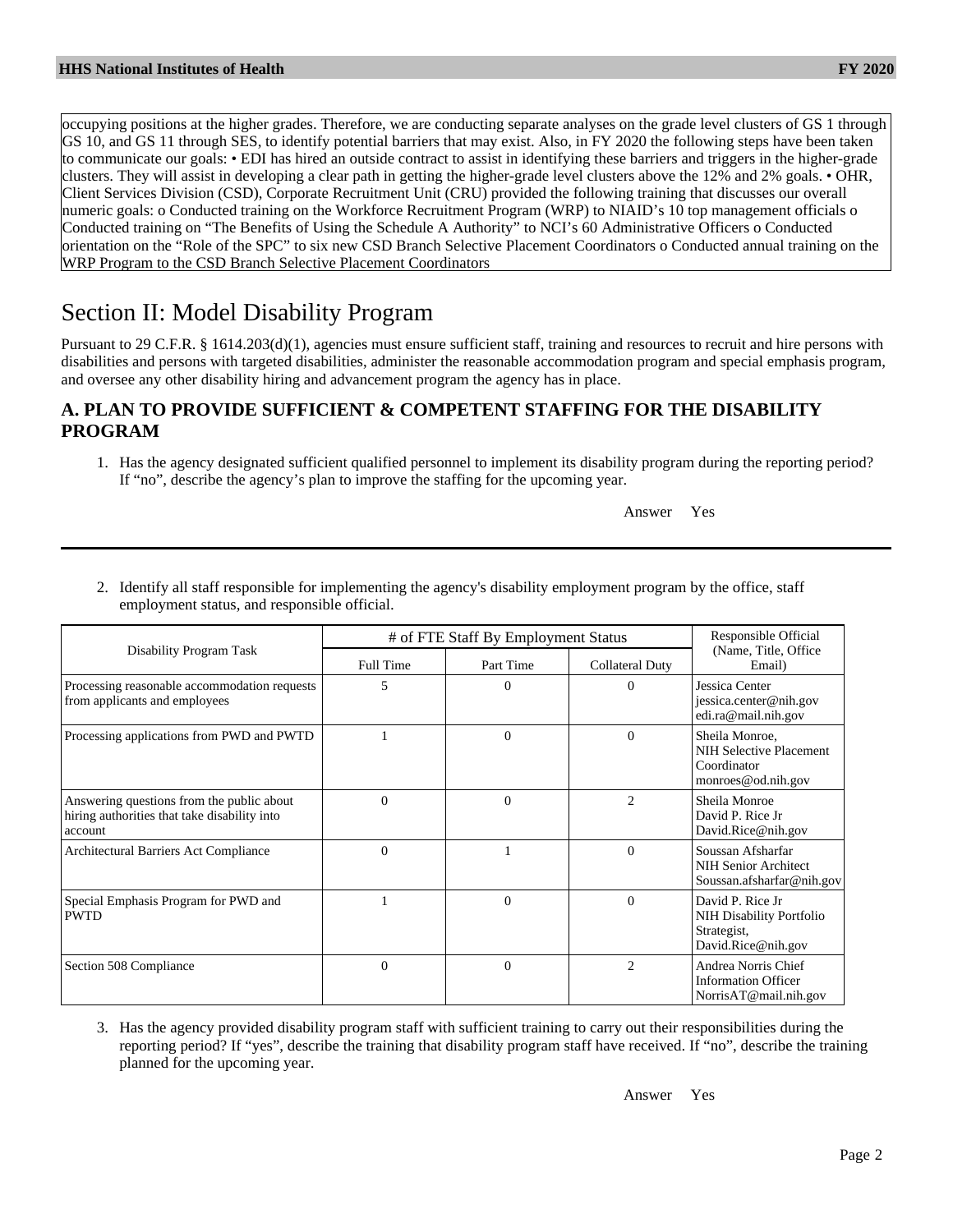NHHa has provided alte wisabilions prograpport aft with the veslowing examing is father MHJ MGHg & of then 1508 Cream participates events sponsored by the US Access Board on the revised Section 508 standards, GSA trainings specific to implementing the revised standards, technical training and new tools designed to assist in meeting the revised standards as well as HHS trainings on their website compliance scanning tool. • National Employment Law Institute (NELI) Employment Law Conference- this is an annual requirement for all EDI Reasonable Accommodations Staff • Alternative Center for Dispute Resolution-Mediation Training designed to teach participants to apply sound mediation practices and principles while managing/resolving disputes. • Reasonable Accommodations under the ADA – Best Practices and Avoiding Pitfalls (Aurora Training) • Direct Threat: Tackling Disability-Related Safety Concerns in the Federal Workplace (Presented by Gary Gilbert Esq. and Deryn A. Sumner Esq.) • Essential Job Functions According to the ADA (Aurora Training) • Resolving Complex Reasonable Accommodation Issues in the Federal Workplace (LRP Federal) • Coronavirus in the Workplace Webinar: Fast-Breaking "Return to Work" HR & Legal Issues (NELI) • American Institute of Architects (AIA) continuing education program to get up to date on the new U.S. Access Board's rulings • Events sponsored by the U.S. Access Board on the ABA/ADA Standards updates for Building & Sites • Green Build - The Biology, Physics and Epistemology of Wellness Design • GBCI (Green Building Council Institute) - Addressing Reasonable Accommodation Issues in the Workplace Webinar • NIH EEO Compliance Training for Managers, Supervisors and Employees • 8 hour-Refresher training Federal EEO new counselor training required by EEOC

## **B. PLAN TO ENSURE SUFFICIENT FUNDING FOR THE DISABILITY PROGRAM**

Has the agency provided sufficient funding and other resources to successfully implement the disability program during the reporting period? If "no", describe the agency's plan to ensure all aspects of the disability program have sufficient funding and other resources.

Answer Yes

In FY 2019, the agency continues to utilize the recruitment strategies described below to increase the number of qualified applicants with disabilities and targeted disabilities within the major occupations. NIH continues to monitor positions via hiring control review process, which for each position requires approval through a committee. As such, the agency developed the following multi-year recruitment strategy to assist with recruitment efforts: • Office of Human Resources (OHR) Corporate Recruitment Unit (CRU): in FY 2019, four Workforce Recruitment Program (WRP) Interns were selected for summer internships at NIH. • CRU utilizes the OPM USA Staffing which is called the Agency Talent Portal (ATP) which is a database of Schedule A applicants. CRU uses ATP to conduct candidate sourcing upon request. • OHR Delegating Examining Unit has a report of noncompetitive applicants that have applied to NIH vacancies, however, were not selected. Therefore, these applicants have been prequalified for a select group of occupations. CRU uses this report as a resource for noncompetitive candidate sourcing. • CRU also participated in the Gallaudet University Career Fair on October 4th where we share information on NIH Internship Opportunities such as the Pathways and the OITE Summer Internship Programs.

Section III: Program Deficiencies In The Disability Program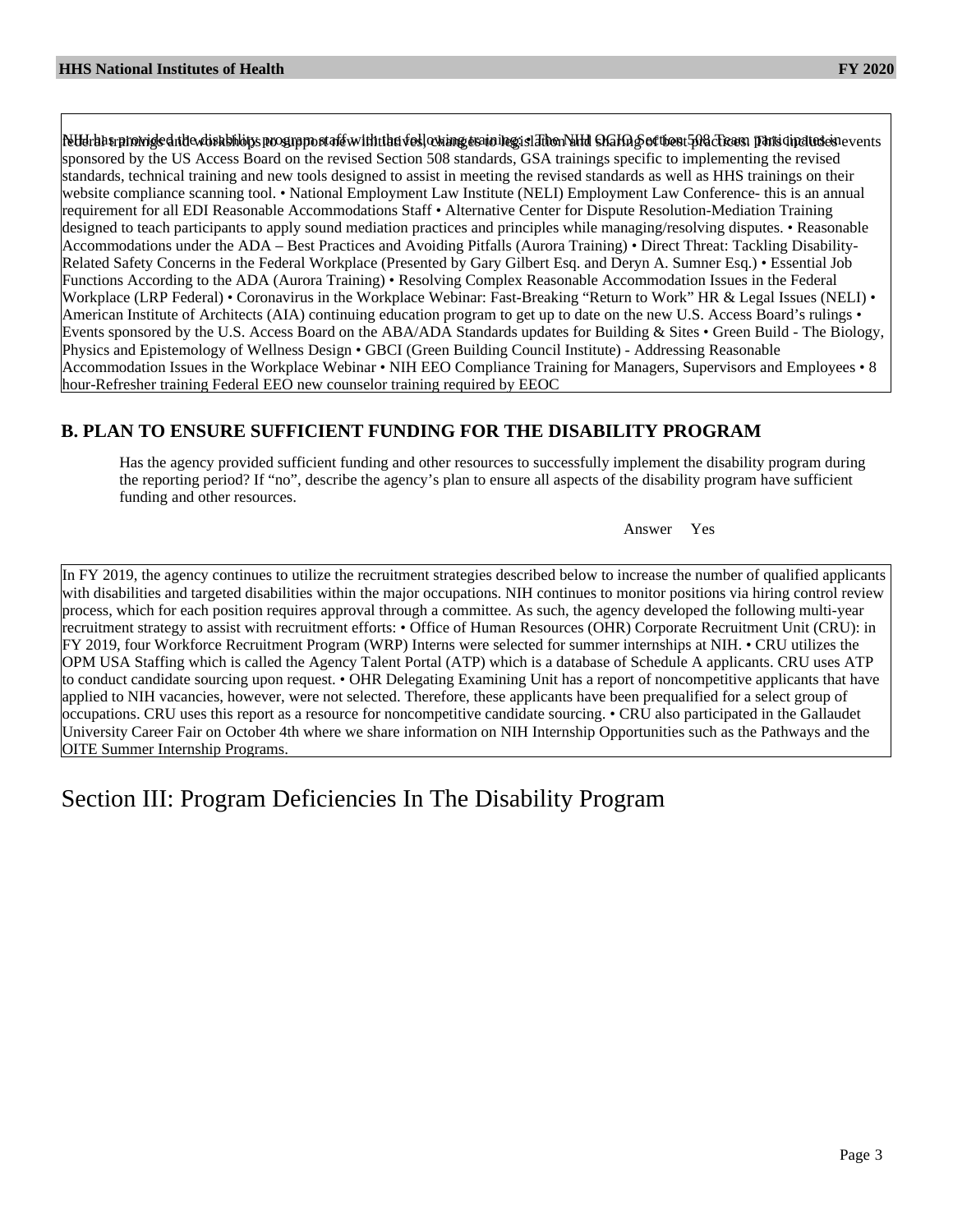| <b>Brief Description of Program</b><br><b>Deficiency</b> | column.            |                                                                                                                                                                                                                                                                                                                                                                                                                                 | B.4.a.4. to provide all supervisors and employees with training on the EEO program, including but not limited to<br>retaliation, harassment, religious accommodations, disability accommodations, the EEO complaint process, and ADR?<br>[see MD-715, II(B) and III(C)] If not, please identify the type(s) of training with insufficient funding in the comments |  |  |
|----------------------------------------------------------|--------------------|---------------------------------------------------------------------------------------------------------------------------------------------------------------------------------------------------------------------------------------------------------------------------------------------------------------------------------------------------------------------------------------------------------------------------------|-------------------------------------------------------------------------------------------------------------------------------------------------------------------------------------------------------------------------------------------------------------------------------------------------------------------------------------------------------------------|--|--|
| Objective                                                |                    | Ensure that all NIH managers and supervisors receive training related to retaliation, harassment,<br>religious accommodations, disability accommodations, the EEO complaint process, and ADR                                                                                                                                                                                                                                    |                                                                                                                                                                                                                                                                                                                                                                   |  |  |
| <b>Target Date</b>                                       | Sep 30, 2024       |                                                                                                                                                                                                                                                                                                                                                                                                                                 |                                                                                                                                                                                                                                                                                                                                                                   |  |  |
| <b>Completion Date</b>                                   |                    |                                                                                                                                                                                                                                                                                                                                                                                                                                 |                                                                                                                                                                                                                                                                                                                                                                   |  |  |
|                                                          | <b>Target Date</b> | <b>Completion Date</b>                                                                                                                                                                                                                                                                                                                                                                                                          | <b>Planned Activity</b>                                                                                                                                                                                                                                                                                                                                           |  |  |
| <b>Planned Activities</b>                                | Sep 30, 2024       |                                                                                                                                                                                                                                                                                                                                                                                                                                 | Update mandatory training on No FEAR and anti-harassment to include,<br>religious accommodations, disability accommodations, and ADR.                                                                                                                                                                                                                             |  |  |
|                                                          | <b>Fiscal Year</b> | Accomplishment                                                                                                                                                                                                                                                                                                                                                                                                                  |                                                                                                                                                                                                                                                                                                                                                                   |  |  |
| <b>Accomplishments</b>                                   | 2019               | All FTES currently get training on EEO– accomplished on 11/15/2019),<br>however, the training does not currently include religious accommodations,<br>reasonable accommodations, or the ADR process. Over 99.5% over NIH<br>workforce trained. Total Training Completed: 35488 FTEs: 17,640 (100% of<br>employees with an active directory based on NIH nVision data at the time<br>Contractors: 13,648 Fellows/trainees: 4,200 |                                                                                                                                                                                                                                                                                                                                                                   |  |  |
|                                                          | 2020               | Modifications were made to the training before the 2020 launch. Cases studies<br>on religious accommodation and disability were added. ADR process examples<br>are not yet included. Over 94.5% over NIH workforce trained. Total training<br>completed: 35,172 as of 12/09/2020. • FTEs: 17,823 (Based on IAM)/nVISION •<br>Contractors: 13,298 · Fellows/trainees: 4,051                                                      |                                                                                                                                                                                                                                                                                                                                                                   |  |  |

| <b>Brief Description of Program</b><br><b>Deficiency</b> |                    | C.2.b.5. Does the agency process all initial accommodation requests, excluding ongoing interpretative services, within<br>the time frame set forth in its reasonable accommodation procedures? [see MD-715, II(C)] If "no", please provide the<br>percentage of timely-processed requests, excluding ongoing interpretative services, in the comments column.                                                                                                                                                                                                                                                    |                                                                                               |  |  |
|----------------------------------------------------------|--------------------|------------------------------------------------------------------------------------------------------------------------------------------------------------------------------------------------------------------------------------------------------------------------------------------------------------------------------------------------------------------------------------------------------------------------------------------------------------------------------------------------------------------------------------------------------------------------------------------------------------------|-----------------------------------------------------------------------------------------------|--|--|
| Objective                                                | requests.          | Establish a process for timely processing and tracking of all NIH reasonable accommodation                                                                                                                                                                                                                                                                                                                                                                                                                                                                                                                       |                                                                                               |  |  |
| <b>Target Date</b>                                       | Dec 31, 2020       |                                                                                                                                                                                                                                                                                                                                                                                                                                                                                                                                                                                                                  |                                                                                               |  |  |
| <b>Completion Date</b>                                   |                    |                                                                                                                                                                                                                                                                                                                                                                                                                                                                                                                                                                                                                  |                                                                                               |  |  |
|                                                          | <b>Target Date</b> | <b>Completion Date</b>                                                                                                                                                                                                                                                                                                                                                                                                                                                                                                                                                                                           | <b>Planned Activity</b>                                                                       |  |  |
| <b>Planned Activities</b>                                | Dec 31, 2020       |                                                                                                                                                                                                                                                                                                                                                                                                                                                                                                                                                                                                                  | Utilize the RA tracking system to increase the accuracy of the RA data<br>collected from ICs. |  |  |
|                                                          | <b>Fiscal Year</b> | <b>Accomplishment</b>                                                                                                                                                                                                                                                                                                                                                                                                                                                                                                                                                                                            |                                                                                               |  |  |
| <b>Accomplishments</b>                                   | 2018               | This is a new H plan. In FY 2018 NIH received approximately 327 Reasonable<br>Accommodation (RA) requests. Of the 327 RA requests, a cumulative total of<br>297 (between 81% - 88%) were filled in a timely fashion according to NIH RA<br>procedure guidelines.                                                                                                                                                                                                                                                                                                                                                 |                                                                                               |  |  |
|                                                          | 2019               | In FY 2019 NIH received approximately 215 Reasonable Accommodation (RA)<br>requests. Of the 215 RA requests a cumulative total of 156 (72.55%) were<br>processed in a timely fashion according to NIH RA procedure guidelines.                                                                                                                                                                                                                                                                                                                                                                                   |                                                                                               |  |  |
|                                                          | 2020               | 2020 We utilize a central tracking system for RA (2018-present). After two years<br>of operation we have identified deficiencies in our system tracking capabilities.<br>We are updating our Entellitrak tracking system to ensure more effective and<br>accurate tracking. To assess whether there is "increased accuracy," we would<br>have to create success factors and a plan to measure them upon implementation<br>of the new system. Out of 156 approved accommodation requests 72.55% were<br>processed within the required timeframe. Not every request comes through EDI's<br>process and timeframes. |                                                                                               |  |  |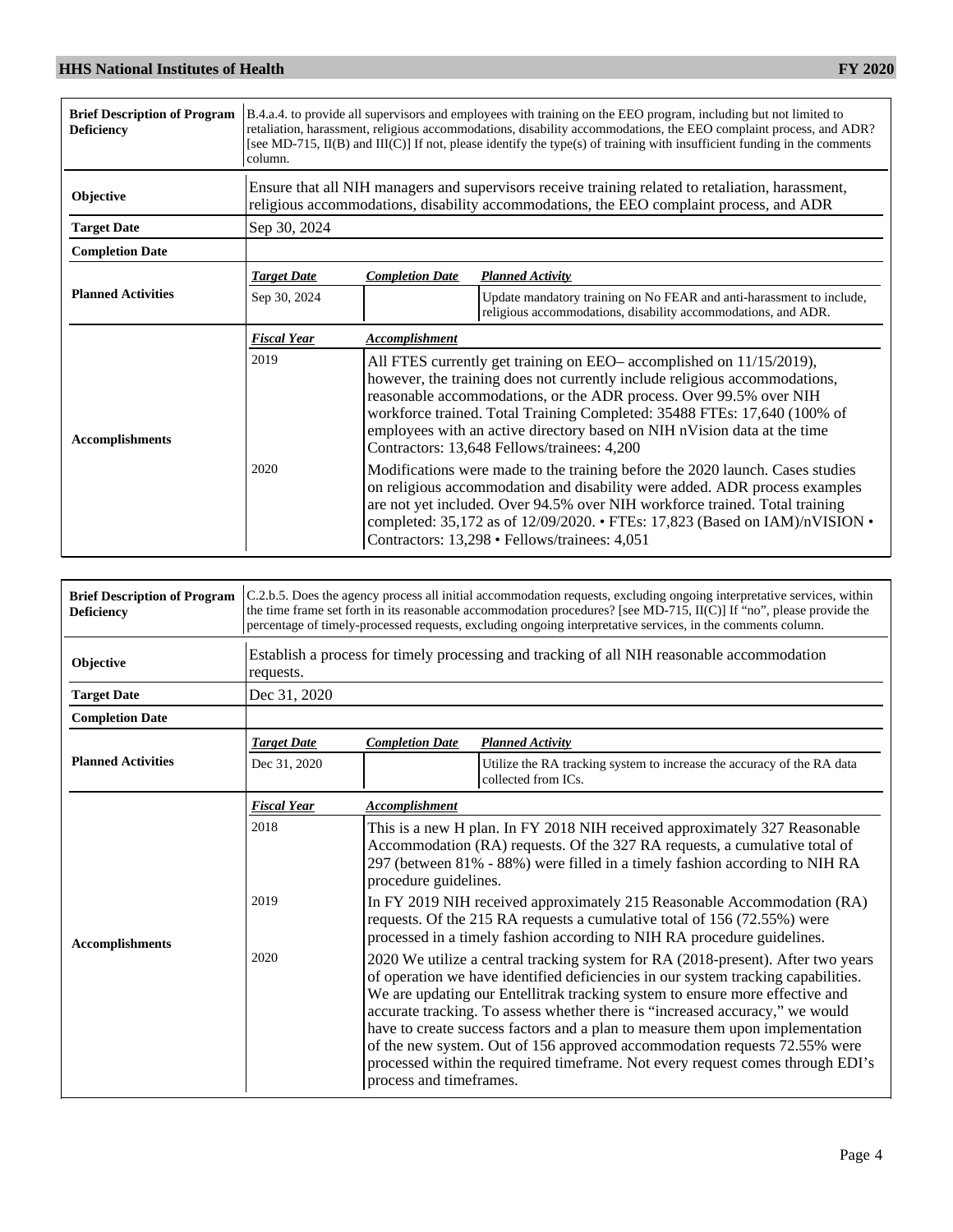| <b>Brief Description of Program</b><br><b>Deficiency</b> | C.2.c. Has the agency established procedures for processing requests for personal assistance services that comply with<br>EEOC's regulations, enforcement guidance, and other applicable executive orders, guidance, and standards? [see 29]<br>CFR §1614.203(d)(6)] |                                                                                                                                                                                                                                                                                                                                                                                                                                                                                              |                                                                                                                         |  |
|----------------------------------------------------------|----------------------------------------------------------------------------------------------------------------------------------------------------------------------------------------------------------------------------------------------------------------------|----------------------------------------------------------------------------------------------------------------------------------------------------------------------------------------------------------------------------------------------------------------------------------------------------------------------------------------------------------------------------------------------------------------------------------------------------------------------------------------------|-------------------------------------------------------------------------------------------------------------------------|--|
| Objective                                                |                                                                                                                                                                                                                                                                      |                                                                                                                                                                                                                                                                                                                                                                                                                                                                                              | Establish procedures for processing requests for personal assistance services.                                          |  |
| <b>Target Date</b>                                       | Apr 30, 2019                                                                                                                                                                                                                                                         |                                                                                                                                                                                                                                                                                                                                                                                                                                                                                              |                                                                                                                         |  |
| <b>Completion Date</b>                                   |                                                                                                                                                                                                                                                                      |                                                                                                                                                                                                                                                                                                                                                                                                                                                                                              |                                                                                                                         |  |
|                                                          | <b>Target Date</b>                                                                                                                                                                                                                                                   | <b>Completion Date</b>                                                                                                                                                                                                                                                                                                                                                                                                                                                                       | <b>Planned Activity</b>                                                                                                 |  |
| <b>Planned Activities</b>                                | Apr 30, 2019                                                                                                                                                                                                                                                         |                                                                                                                                                                                                                                                                                                                                                                                                                                                                                              | Develop SOPs to specifically address the provision of personal assistance<br>services utilizing HHS's contract vehicle. |  |
|                                                          | <b>Fiscal Year</b>                                                                                                                                                                                                                                                   | <b>Accomplishment</b>                                                                                                                                                                                                                                                                                                                                                                                                                                                                        |                                                                                                                         |  |
|                                                          | 2018                                                                                                                                                                                                                                                                 | The EEOC and the NIH Unions have reviewed and approved NIH's RA Policy<br>and Procedures and they are currently being updated in the NIH Manual<br>Chapters. Any changes will be pre-approved by the EEOC prior to dissemination.                                                                                                                                                                                                                                                            |                                                                                                                         |  |
| <b>Accomplishments</b>                                   | 2019                                                                                                                                                                                                                                                                 | NIH's RA Policy and Procedures were published in NIH's Manual Chapters--<br>MC 2204 Reasonable Accommodation on May 15, 2020. The policy includes the<br>use of personal assistance services. https://policymanual.nih.gov/2204 Specific<br>provision of PAS via HHS's IDIQ has not yet occurred, as such we may need to<br>develop an NIH contract. Currently, the IC would need to engage in a micro<br>purchase to procure it. Dates for planned activities have been modified as needed. |                                                                                                                         |  |
|                                                          | 2020                                                                                                                                                                                                                                                                 | A PAS contract vehicle has been established for FY 2021 with HHS. NIH is<br>collaborating with HHS to access this contract and therefore provide PAS to NIH<br>employees. Detailed SOPs for NIH's utilization are forthcoming.                                                                                                                                                                                                                                                               |                                                                                                                         |  |

| <b>Brief Description of Program</b><br><b>Deficiency</b> | C.2.c.1. Does the agency post its procedures for processing requests for Personal Assistance Services on its public<br>website? [see 29 CFR $\S 1614.203(d)(5)(v)$ ] If "yes", please provide the internet address in the comments column. |                                                                                                                                                                                                                                                                                                                         |                                                                                                        |  |
|----------------------------------------------------------|--------------------------------------------------------------------------------------------------------------------------------------------------------------------------------------------------------------------------------------------|-------------------------------------------------------------------------------------------------------------------------------------------------------------------------------------------------------------------------------------------------------------------------------------------------------------------------|--------------------------------------------------------------------------------------------------------|--|
| Objective                                                |                                                                                                                                                                                                                                            |                                                                                                                                                                                                                                                                                                                         | Post procedures for processing requests for Personal Assistance Services on the NIH public website.    |  |
| <b>Target Date</b>                                       | May 30, 2019                                                                                                                                                                                                                               |                                                                                                                                                                                                                                                                                                                         |                                                                                                        |  |
| <b>Completion Date</b>                                   |                                                                                                                                                                                                                                            |                                                                                                                                                                                                                                                                                                                         |                                                                                                        |  |
|                                                          | <b>Target Date</b>                                                                                                                                                                                                                         | <b>Completion Date</b>                                                                                                                                                                                                                                                                                                  | <b>Planned Activity</b>                                                                                |  |
| <b>Planned Activities</b>                                | May 30, 2019                                                                                                                                                                                                                               |                                                                                                                                                                                                                                                                                                                         | Post procedures for processing requests for Personal Assistance Services<br>on the NIH public website. |  |
|                                                          | <b>Fiscal Year</b>                                                                                                                                                                                                                         | Accomplishment                                                                                                                                                                                                                                                                                                          |                                                                                                        |  |
|                                                          | 2018                                                                                                                                                                                                                                       | The EEOC and the NIH Unions have reviewed and approved NIH's RA Policy<br>and Procedures and they are currently being updated in the NIH Manual<br>Chapters. Any changes will be pre-approved by the EEOC prior to dissemination.                                                                                       |                                                                                                        |  |
| <b>Accomplishments</b>                                   | 2019                                                                                                                                                                                                                                       | NIH's RA Policy and Procedures were published in NIH's Manual Chapters--<br>MC 2204 Reasonable Accommodation on May 15, 2020. https://<br>policymanual.nih.gov/2204 Dates for planned activities have been modified as<br>needed.                                                                                       |                                                                                                        |  |
|                                                          | 2020                                                                                                                                                                                                                                       | A PAS contract vehicle has been established for FY 2021 with HHS. NIH is<br>collaborating with HHS to access this contract and therefore provide PAS to NIH<br>employees. Detailed SOPs will be posted on the NIH public website, and cross<br>linked to EDI's Reasonable Accommodations and "Disability-People" Pages. |                                                                                                        |  |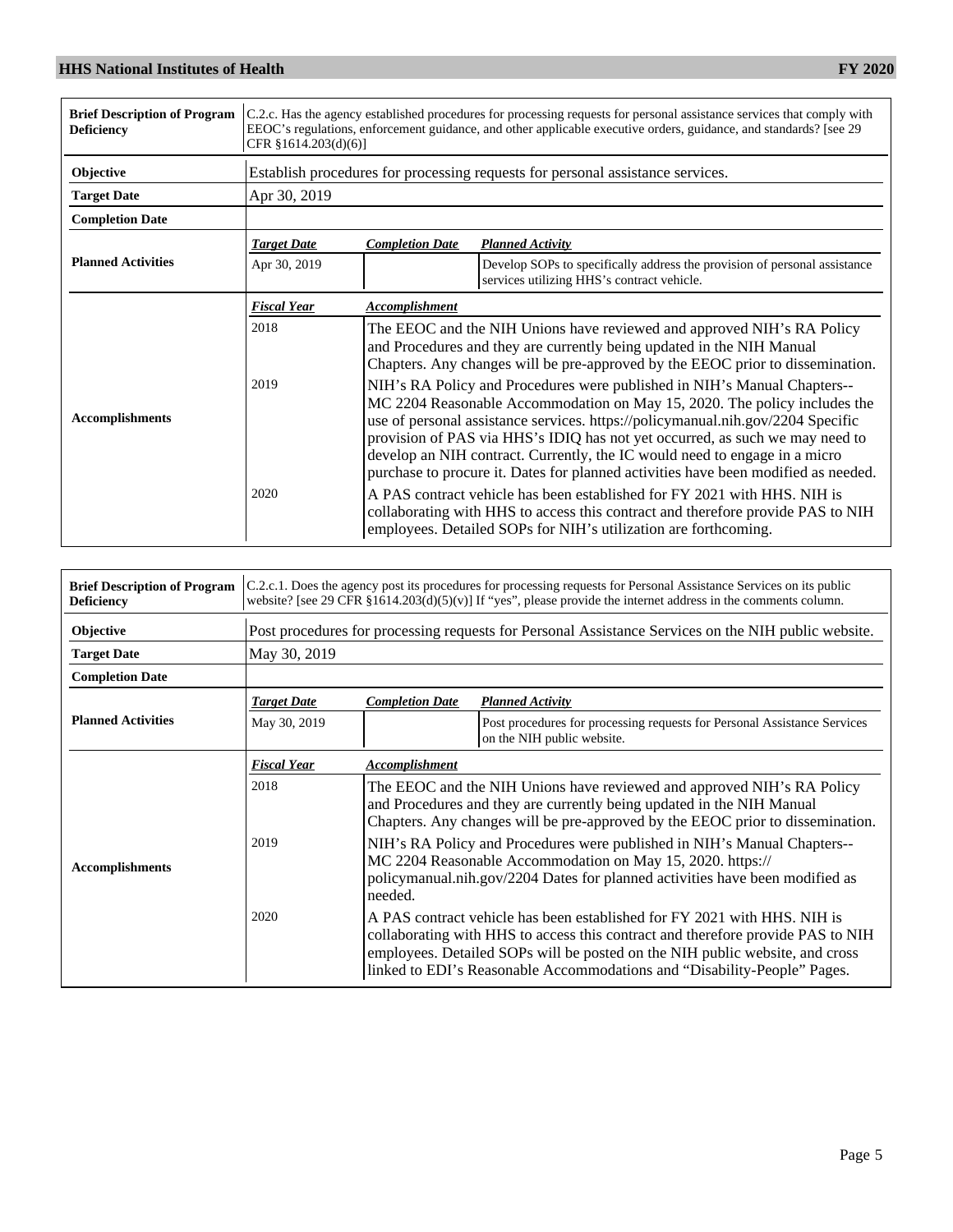| <b>Brief Description of Program</b><br><b>Deficiency</b> | $\{1614.102(a)(8)\}$ | C.3.b.6. Provide disability accommodations when such accommodations do not cause an undue hardship? [see 29 CFR                                     |                                                                                                                                                                                      |  |  |
|----------------------------------------------------------|----------------------|-----------------------------------------------------------------------------------------------------------------------------------------------------|--------------------------------------------------------------------------------------------------------------------------------------------------------------------------------------|--|--|
| Objective                                                |                      | Develop a guidance document for rating officials to evaluate the performance of managers and<br>supervisors on providing reasonable accommodations. |                                                                                                                                                                                      |  |  |
| <b>Target Date</b>                                       | Sep 30, 2021         |                                                                                                                                                     |                                                                                                                                                                                      |  |  |
| <b>Completion Date</b>                                   |                      |                                                                                                                                                     |                                                                                                                                                                                      |  |  |
|                                                          | <b>Target Date</b>   | <b>Completion Date</b>                                                                                                                              | <b>Planned Activity</b>                                                                                                                                                              |  |  |
| <b>Planned Activities</b>                                | Sep 30, 2019         |                                                                                                                                                     | Develop a proposal of recommendations a guidance document for rating<br>officials to evaluate the performance of managers and supervisors on<br>providing reasonable accommodations. |  |  |
|                                                          | Dec 30, 2019         |                                                                                                                                                     | EDI will work with OHR to formulate viable plans to develop a guidance<br>document for rating officials to evaluate the performance of managers and<br>supervisors.                  |  |  |
|                                                          | Sep 30, 2020         |                                                                                                                                                     | Implement guidance document.                                                                                                                                                         |  |  |
|                                                          | Sep 30, 2021         |                                                                                                                                                     | Evaluate the effectiveness of guidance document.                                                                                                                                     |  |  |
|                                                          | <b>Fiscal Year</b>   | <b>Accomplishment</b>                                                                                                                               |                                                                                                                                                                                      |  |  |
|                                                          | 2018                 | This is a new H plan and therefore NIH has no accomplishments to report                                                                             |                                                                                                                                                                                      |  |  |
| <b>Accomplishments</b>                                   |                      | currently.                                                                                                                                          |                                                                                                                                                                                      |  |  |
|                                                          | 2019                 | EDI is working with HHS to develop a department-wide policy, new PMAP<br>Elements; as well as new procedures.                                       |                                                                                                                                                                                      |  |  |
|                                                          | 2020                 | Dates for planned activities have been modified as needed.                                                                                          |                                                                                                                                                                                      |  |  |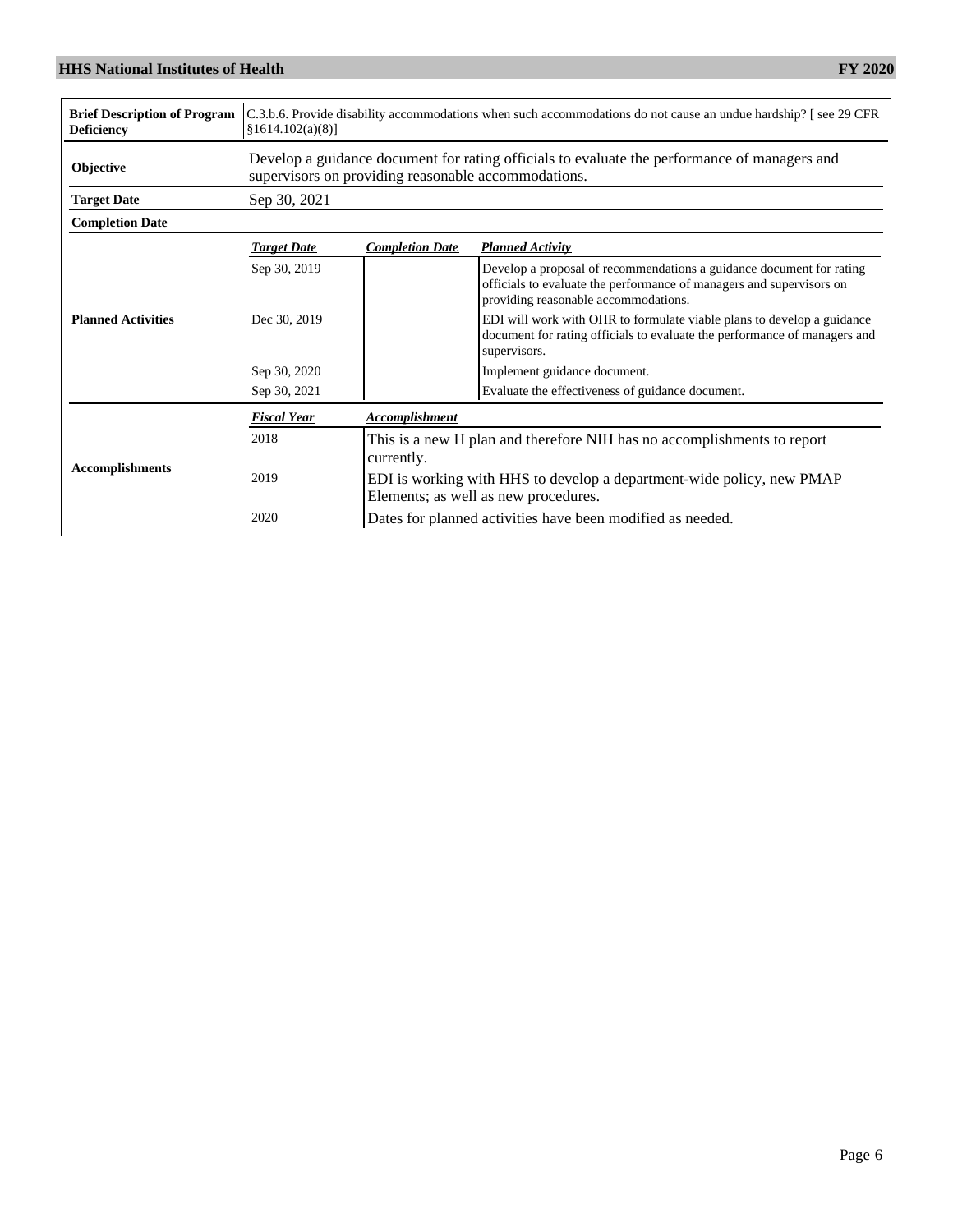| <b>Brief Description of Program</b><br><b>Deficiency</b> | C.4.e.1. Implement the Affirmative Action Plan for Individuals with Disabilities? [see 29 CFR §1614.203(d); MD-715,<br>II(C) |                                                                                                                                                                                                                                                                                                                                                                                                                                                                                                                                                                                                                                                                                                                                                                                                                                                                                                                                                                                                                                                                                                                                                                                                                                                                                                                                                                                                                                                                                                                                                                                                                                                                                                 |  |  |  |
|----------------------------------------------------------|------------------------------------------------------------------------------------------------------------------------------|-------------------------------------------------------------------------------------------------------------------------------------------------------------------------------------------------------------------------------------------------------------------------------------------------------------------------------------------------------------------------------------------------------------------------------------------------------------------------------------------------------------------------------------------------------------------------------------------------------------------------------------------------------------------------------------------------------------------------------------------------------------------------------------------------------------------------------------------------------------------------------------------------------------------------------------------------------------------------------------------------------------------------------------------------------------------------------------------------------------------------------------------------------------------------------------------------------------------------------------------------------------------------------------------------------------------------------------------------------------------------------------------------------------------------------------------------------------------------------------------------------------------------------------------------------------------------------------------------------------------------------------------------------------------------------------------------|--|--|--|
| Objective                                                |                                                                                                                              | Establish a process for the EEO office to collaborate with the HR office to implement the<br>Affirmative Action Plan for Individuals with Disabilities.                                                                                                                                                                                                                                                                                                                                                                                                                                                                                                                                                                                                                                                                                                                                                                                                                                                                                                                                                                                                                                                                                                                                                                                                                                                                                                                                                                                                                                                                                                                                         |  |  |  |
| <b>Target Date</b>                                       | Sep 30, 2020                                                                                                                 |                                                                                                                                                                                                                                                                                                                                                                                                                                                                                                                                                                                                                                                                                                                                                                                                                                                                                                                                                                                                                                                                                                                                                                                                                                                                                                                                                                                                                                                                                                                                                                                                                                                                                                 |  |  |  |
| <b>Completion Date</b>                                   |                                                                                                                              |                                                                                                                                                                                                                                                                                                                                                                                                                                                                                                                                                                                                                                                                                                                                                                                                                                                                                                                                                                                                                                                                                                                                                                                                                                                                                                                                                                                                                                                                                                                                                                                                                                                                                                 |  |  |  |
|                                                          | <b>Target Date</b>                                                                                                           | <b>Completion Date</b><br><b>Planned Activity</b>                                                                                                                                                                                                                                                                                                                                                                                                                                                                                                                                                                                                                                                                                                                                                                                                                                                                                                                                                                                                                                                                                                                                                                                                                                                                                                                                                                                                                                                                                                                                                                                                                                               |  |  |  |
|                                                          | Jan 31, 2020                                                                                                                 | EDI will work with OHR to formulate viable plans to implement the<br>Affirmative Action Plan for Individuals with Disabilities.                                                                                                                                                                                                                                                                                                                                                                                                                                                                                                                                                                                                                                                                                                                                                                                                                                                                                                                                                                                                                                                                                                                                                                                                                                                                                                                                                                                                                                                                                                                                                                 |  |  |  |
|                                                          | Jul 30, 2020                                                                                                                 | Explore the current usage of the NIH Schedule A database and identify<br>methods or processes to increase usage of the database.                                                                                                                                                                                                                                                                                                                                                                                                                                                                                                                                                                                                                                                                                                                                                                                                                                                                                                                                                                                                                                                                                                                                                                                                                                                                                                                                                                                                                                                                                                                                                                |  |  |  |
| <b>Planned Activities</b>                                | Aug 30, 2020                                                                                                                 | Provide training to all hiring managers on the use of hiring authorities that<br>take disability into account. Training should also include upward mobility<br>strategies for PWD.                                                                                                                                                                                                                                                                                                                                                                                                                                                                                                                                                                                                                                                                                                                                                                                                                                                                                                                                                                                                                                                                                                                                                                                                                                                                                                                                                                                                                                                                                                              |  |  |  |
|                                                          | Sep 30, 2020                                                                                                                 | When individuals apply for a position under a hiring authority that takes<br>disability into account (e.g., Schedule A, 30% Disabled Veteran), create a<br>standardized process for determining if the individual is eligible for<br>appointment under such authority. If so, forward the individual's<br>application to the relevant hiring officials with an explanation of how and<br>when the individual may be appointed.                                                                                                                                                                                                                                                                                                                                                                                                                                                                                                                                                                                                                                                                                                                                                                                                                                                                                                                                                                                                                                                                                                                                                                                                                                                                  |  |  |  |
|                                                          | <b>Fiscal Year</b>                                                                                                           | <b>Accomplishment</b>                                                                                                                                                                                                                                                                                                                                                                                                                                                                                                                                                                                                                                                                                                                                                                                                                                                                                                                                                                                                                                                                                                                                                                                                                                                                                                                                                                                                                                                                                                                                                                                                                                                                           |  |  |  |
|                                                          | 2018                                                                                                                         | This is a new H plan and therefore NIH has no accomplishments to report<br>currently. The NIH's Affirmative Action Plan is an integral tool used in<br>assessing the affirmative action program for people with disabilities and people<br>with targeted disabilities under Section 501 of the Rehabilitation Act of 1973.                                                                                                                                                                                                                                                                                                                                                                                                                                                                                                                                                                                                                                                                                                                                                                                                                                                                                                                                                                                                                                                                                                                                                                                                                                                                                                                                                                      |  |  |  |
|                                                          | 2019                                                                                                                         | EDI has been working closely with OHR in completing this project. The first<br>step was completed by OHR by setting up an automatic email notification system<br>to managers when someone's 2-year probationary period is completed.<br>Furthermore, at EDI we have established an all NIH managers listserv that will<br>provide hiring mangers updates on updates on hiring people with disabilities. We<br>will continue to meet and work with OHR to ensure a seamless process for hiring<br>managers to hire people with disabilities. In addition, under H plan b.s.a.4 we<br>will include information within the managers/supervisors mandatory training<br>module to include information regarding hiring people with disabilities. Dates<br>for planned activities have been modified as needed.                                                                                                                                                                                                                                                                                                                                                                                                                                                                                                                                                                                                                                                                                                                                                                                                                                                                                       |  |  |  |
| <b>Accomplishments</b>                                   | 2020                                                                                                                         | FY 2020 EDI established a system to gather information from stakeholders for<br>Part J. This includes, providing a template to the CIT OCIO section 508 Office,<br>OHR Selective Placement Coordinator, EDI GEM Reasonable Accommodation<br>Team, OD ORF Architectural Barrier Coordinator and EDI Resolution & Equity<br>Division. Stakeholders received the template provided to stakeholders in early<br>September for their offices to report their data for the MD-715 Part J. OHR<br>provides the data from its Corporate Office to complete the MD-715 Part J.<br>Further coordination is needed between the disability program manager and<br>OHR to begin implementation on Part J action items. The Selective Placement<br>Coordinator at NIH has been invited to the Disability Engagement Committee<br>Meetings every month. The Disability Program Manager has made inquiries<br>about working with OHR regarding their schedule A process and how we can<br>work together on this area. Nothing has come from these inquiries. The selective<br>placement coordinator asked the disability employment program manager to<br>present on schedule A to all OHR branches; however, he has yet to receive a<br>formal invite. The disability program manager is working with our Barrier<br>analysis contract to develop strategies to remove barriers within hiring at NIH.<br>The goal is to provide OHR with these strategies and assist in implementing<br>them. The disability program manager will continue to try to work with the<br>Selective Placement Coordinator to develop a relationship that is needed to<br>ensure that PWD are being hired at its fullest potential. |  |  |  |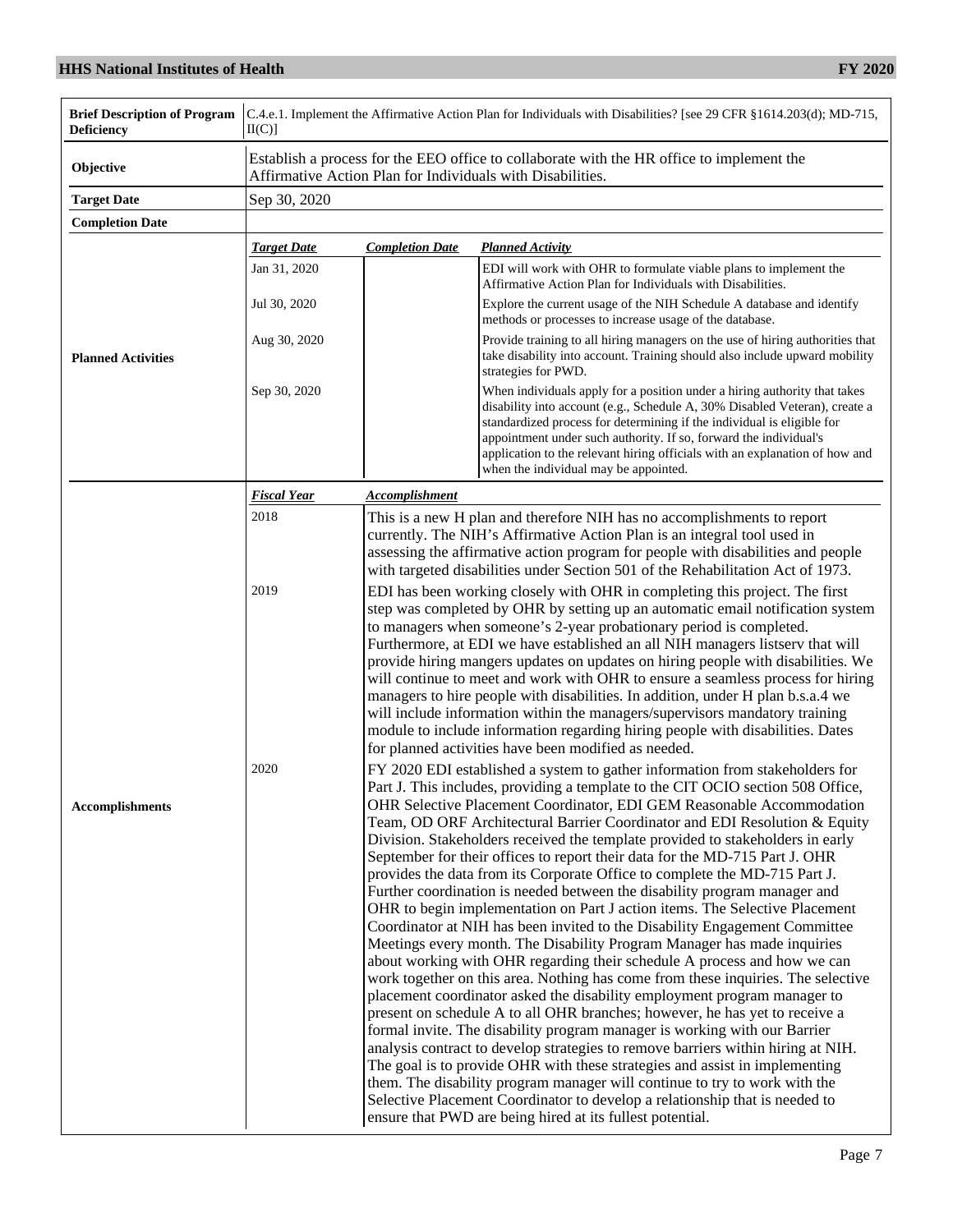| <b>Brief Description of Program</b><br><b>Deficiency</b> | $(iii)(C)$ ]       | D.1.c. Does the agency conduct exit interviews or surveys that include questions on how the agency could improve the<br>recruitment, hiring, inclusion, retention and advancement of individuals with disabilities? [see 29 CFR §1614.203(d)(1)                                                                                                                                                                                                                                                                                                                                                                        |                                                                                                                                                                                                                                                                                                                                                 |  |  |
|----------------------------------------------------------|--------------------|------------------------------------------------------------------------------------------------------------------------------------------------------------------------------------------------------------------------------------------------------------------------------------------------------------------------------------------------------------------------------------------------------------------------------------------------------------------------------------------------------------------------------------------------------------------------------------------------------------------------|-------------------------------------------------------------------------------------------------------------------------------------------------------------------------------------------------------------------------------------------------------------------------------------------------------------------------------------------------|--|--|
| Objective                                                | disabilities.      | EDI will work with OHR, COSWD, and other NIH stakeholders through the working group to<br>establish and conduct exit interviews or surveys that include questions on how the agency could<br>improve the recruitment, hiring, inclusion, retention, and advancement of individuals with                                                                                                                                                                                                                                                                                                                                |                                                                                                                                                                                                                                                                                                                                                 |  |  |
| <b>Target Date</b>                                       | Jun 30, 2025       |                                                                                                                                                                                                                                                                                                                                                                                                                                                                                                                                                                                                                        |                                                                                                                                                                                                                                                                                                                                                 |  |  |
| <b>Completion Date</b>                                   |                    |                                                                                                                                                                                                                                                                                                                                                                                                                                                                                                                                                                                                                        |                                                                                                                                                                                                                                                                                                                                                 |  |  |
|                                                          | <b>Target Date</b> | <b>Completion Date</b>                                                                                                                                                                                                                                                                                                                                                                                                                                                                                                                                                                                                 | <b>Planned Activity</b>                                                                                                                                                                                                                                                                                                                         |  |  |
| <b>Planned Activities</b>                                | Jun 30, 2024       |                                                                                                                                                                                                                                                                                                                                                                                                                                                                                                                                                                                                                        | EDI will work with OHR to formulate viable plans to conduct exit<br>interviews or surveys that include questions on how the agency could<br>improve the recruitment, hiring, inclusion, retention, and advancement of<br>individuals with disabilities.                                                                                         |  |  |
|                                                          | Sep 30, 2024       |                                                                                                                                                                                                                                                                                                                                                                                                                                                                                                                                                                                                                        | Review NIH and IC's current policies and standard operating procedures<br>on the exit interview and survey process to ascertain more detailed<br>information on triggers impacting separations among PWD and PWTD.                                                                                                                              |  |  |
|                                                          | Jun 30, 2025       |                                                                                                                                                                                                                                                                                                                                                                                                                                                                                                                                                                                                                        | Recommend exit interview questions related to PWD and PWTD to be<br>implemented across all 27 ICs and the NIH.                                                                                                                                                                                                                                  |  |  |
|                                                          | Dec 31, 2025       |                                                                                                                                                                                                                                                                                                                                                                                                                                                                                                                                                                                                                        | Establish a process to conduct a data call and provide reports regarding<br>employee exit interview data from all 27 ICs upon request. Analyze the<br>reports to ensure that they include questions on how the agency or IC<br>could improve the recruitment, hiring, inclusion, retention and<br>advancement of individuals with disabilities. |  |  |
|                                                          | <b>Fiscal Year</b> | <b>Accomplishment</b>                                                                                                                                                                                                                                                                                                                                                                                                                                                                                                                                                                                                  |                                                                                                                                                                                                                                                                                                                                                 |  |  |
| <b>Accomplishments</b>                                   | 2018               | This is a new H plan and therefore NIH has no accomplishments to report<br>currently. The NIH's Affirmative Action Plan is an integral tool used in<br>assessing the affirmative action program for people with disabilities and people<br>with targeted disabilities under Section 501 of the Rehabilitation Act of 1973.<br>Benchmarks for People with Disabilities and Targeted Disabilities • People with<br>disabilities 12% • People with targeted disabilities 2% NIH's Barrier Analysis<br>Process Step 1: Identify Triggers Step 2: Investigate Barriers Step 3: Devise<br>Action Plan Step 4: Assess Results |                                                                                                                                                                                                                                                                                                                                                 |  |  |
|                                                          | 2019               | A new planned activity was added "Establish a process to conduct a data call and<br>provide reports regarding employee exit interview data from all 27 ICs upon<br>request." Dates for planned activities have been modified as needed.                                                                                                                                                                                                                                                                                                                                                                                |                                                                                                                                                                                                                                                                                                                                                 |  |  |
|                                                          | 2020               | There are no accomplishments to report this year.                                                                                                                                                                                                                                                                                                                                                                                                                                                                                                                                                                      |                                                                                                                                                                                                                                                                                                                                                 |  |  |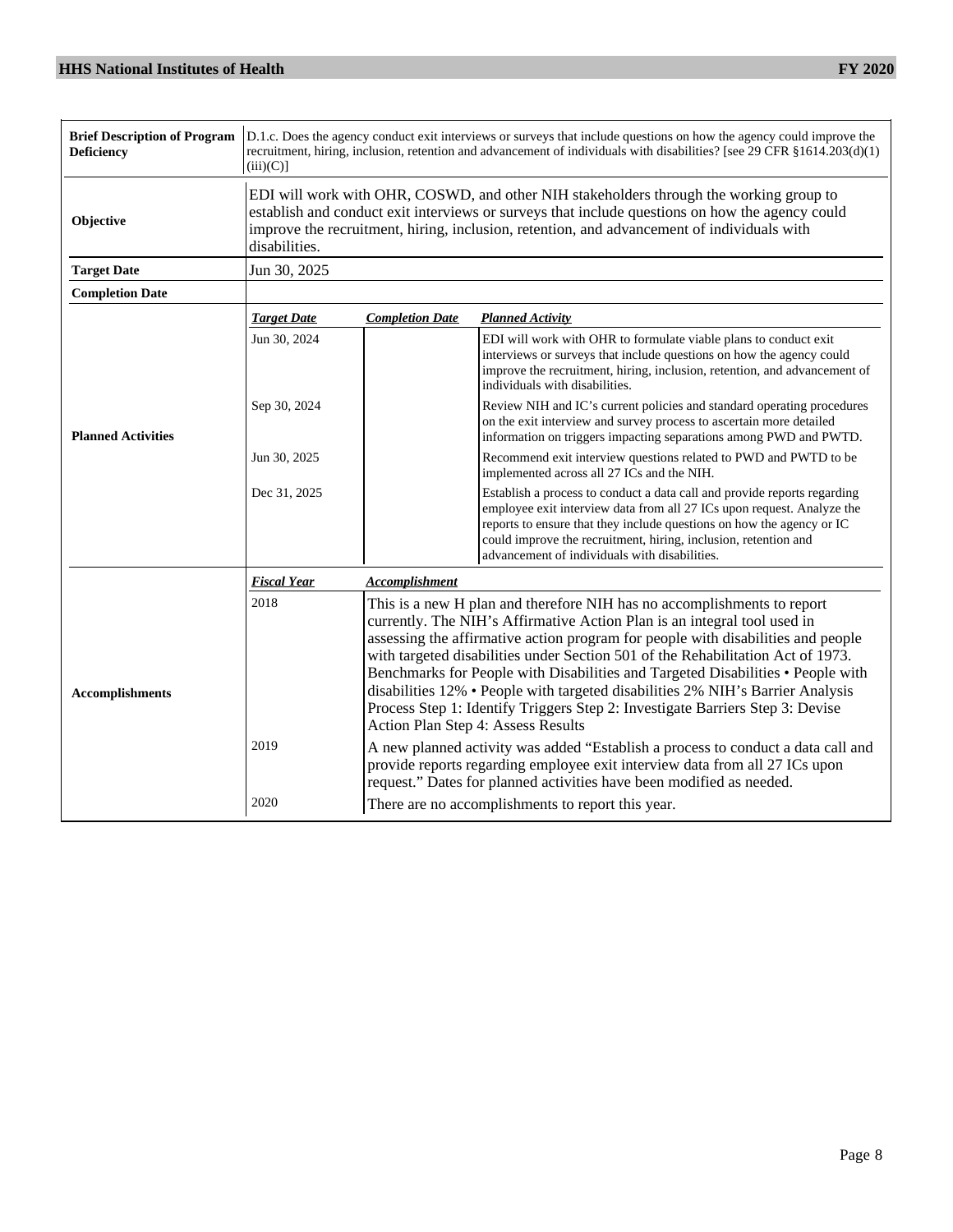| <b>Brief Description of Program</b><br><b>Deficiency</b> | D.4.b. Does the agency take specific steps to ensure qualified people with disabilities are aware of and encouraged to<br>apply for job vacancies? [see 29 CFR $§1614.203(d)(1)(i)]$ |                                                                                                    |                                                                                                                                                                                                                                                                                                                                         |  |
|----------------------------------------------------------|--------------------------------------------------------------------------------------------------------------------------------------------------------------------------------------|----------------------------------------------------------------------------------------------------|-----------------------------------------------------------------------------------------------------------------------------------------------------------------------------------------------------------------------------------------------------------------------------------------------------------------------------------------|--|
| Objective                                                |                                                                                                                                                                                      |                                                                                                    | Establish an outreach and recruitment process for the EEO office to collaborate with the HR office<br>to ensure qualified people with disabilities are aware of and encouraged to apply for job vacancies.                                                                                                                              |  |
| <b>Target Date</b>                                       | Jun 30, 2022                                                                                                                                                                         |                                                                                                    |                                                                                                                                                                                                                                                                                                                                         |  |
| <b>Completion Date</b>                                   |                                                                                                                                                                                      |                                                                                                    |                                                                                                                                                                                                                                                                                                                                         |  |
|                                                          | <b>Target Date</b>                                                                                                                                                                   | <b>Completion Date</b>                                                                             | <b>Planned Activity</b>                                                                                                                                                                                                                                                                                                                 |  |
| <b>Planned Activities</b>                                | Jul 31, 2019                                                                                                                                                                         | November 15, 2019                                                                                  | Utilize the biannual updates for USAJobs applicants stratified by<br>disability status in barrier analysis.                                                                                                                                                                                                                             |  |
|                                                          | Sep 30, 2021                                                                                                                                                                         |                                                                                                    | EDI will work with OHR to formulate viable plans to ensure qualified<br>people with disabilities are aware of and encouraged to apply for job<br>vacancies, including establishing a shared tracking process for an<br>applicant flow tracking system, as well as, outreach for Schedule A and<br>Disabled Veterans hiring authorities. |  |
|                                                          | Jun 30, 2022                                                                                                                                                                         |                                                                                                    | Establish an outreach and recruitment process for EDI to collaborate with<br>OHR to ensure qualified people with disabilities are aware of and<br>encouraged to apply for job vacancies, including a shared tracking<br>process for EDI and OHR.                                                                                        |  |
|                                                          | <b>Fiscal Year</b>                                                                                                                                                                   | <b>Accomplishment</b>                                                                              |                                                                                                                                                                                                                                                                                                                                         |  |
|                                                          | 2018                                                                                                                                                                                 | This is a new H plan and therefore NIH has no accomplishments to report<br>currently.              |                                                                                                                                                                                                                                                                                                                                         |  |
| <b>Accomplishments</b>                                   | 2019                                                                                                                                                                                 |                                                                                                    | NIH has no accomplishments to report currently.                                                                                                                                                                                                                                                                                         |  |
|                                                          | 2020                                                                                                                                                                                 | EDI sends announcements out to the disability community through the Disability<br>Program Manager. |                                                                                                                                                                                                                                                                                                                                         |  |

| <b>Brief Description of Program</b><br><b>Deficiency</b> | D.4.c. Does the agency ensure that disability-related questions from members of the public are answered promptly and<br>correctly? [see 29 CFR $$1614.203(d)(1)(ii)(A)]$ |                                                                                                                                                                    |                                                                                                                                                                                                                                                  |  |  |  |  |
|----------------------------------------------------------|--------------------------------------------------------------------------------------------------------------------------------------------------------------------------|--------------------------------------------------------------------------------------------------------------------------------------------------------------------|--------------------------------------------------------------------------------------------------------------------------------------------------------------------------------------------------------------------------------------------------|--|--|--|--|
| Objective                                                |                                                                                                                                                                          | Establish a shared tracking process for EDI and OHR to ensure that disability-related questions from<br>members of the public are answered promptly and correctly. |                                                                                                                                                                                                                                                  |  |  |  |  |
| <b>Target Date</b>                                       | Jun 30, 2022                                                                                                                                                             |                                                                                                                                                                    |                                                                                                                                                                                                                                                  |  |  |  |  |
| <b>Completion Date</b>                                   |                                                                                                                                                                          |                                                                                                                                                                    |                                                                                                                                                                                                                                                  |  |  |  |  |
|                                                          | <b>Target Date</b>                                                                                                                                                       | <b>Completion Date</b>                                                                                                                                             | <b>Planned Activity</b>                                                                                                                                                                                                                          |  |  |  |  |
| <b>Planned Activities</b>                                | Jun 30, 2022                                                                                                                                                             |                                                                                                                                                                    | Establish an outreach and recruitment process for EDI to collaborate with<br>OHR to ensure qualified people with disabilities are aware of and<br>encouraged to apply for job vacancies, including a shared tracking<br>process for EDI and OHR. |  |  |  |  |
|                                                          | <b>Fiscal Year</b>                                                                                                                                                       | Accomplishment                                                                                                                                                     |                                                                                                                                                                                                                                                  |  |  |  |  |
|                                                          | 2018                                                                                                                                                                     | This is a new H plan and therefore NIH has no accomplishments to report<br>currently.                                                                              |                                                                                                                                                                                                                                                  |  |  |  |  |
| <b>Accomplishments</b>                                   | 2019                                                                                                                                                                     |                                                                                                                                                                    | NIH has no accomplishments to report currently.                                                                                                                                                                                                  |  |  |  |  |
|                                                          | 2020                                                                                                                                                                     |                                                                                                                                                                    | EDI answers questions from the disability community through the Disability<br>Program Manager.                                                                                                                                                   |  |  |  |  |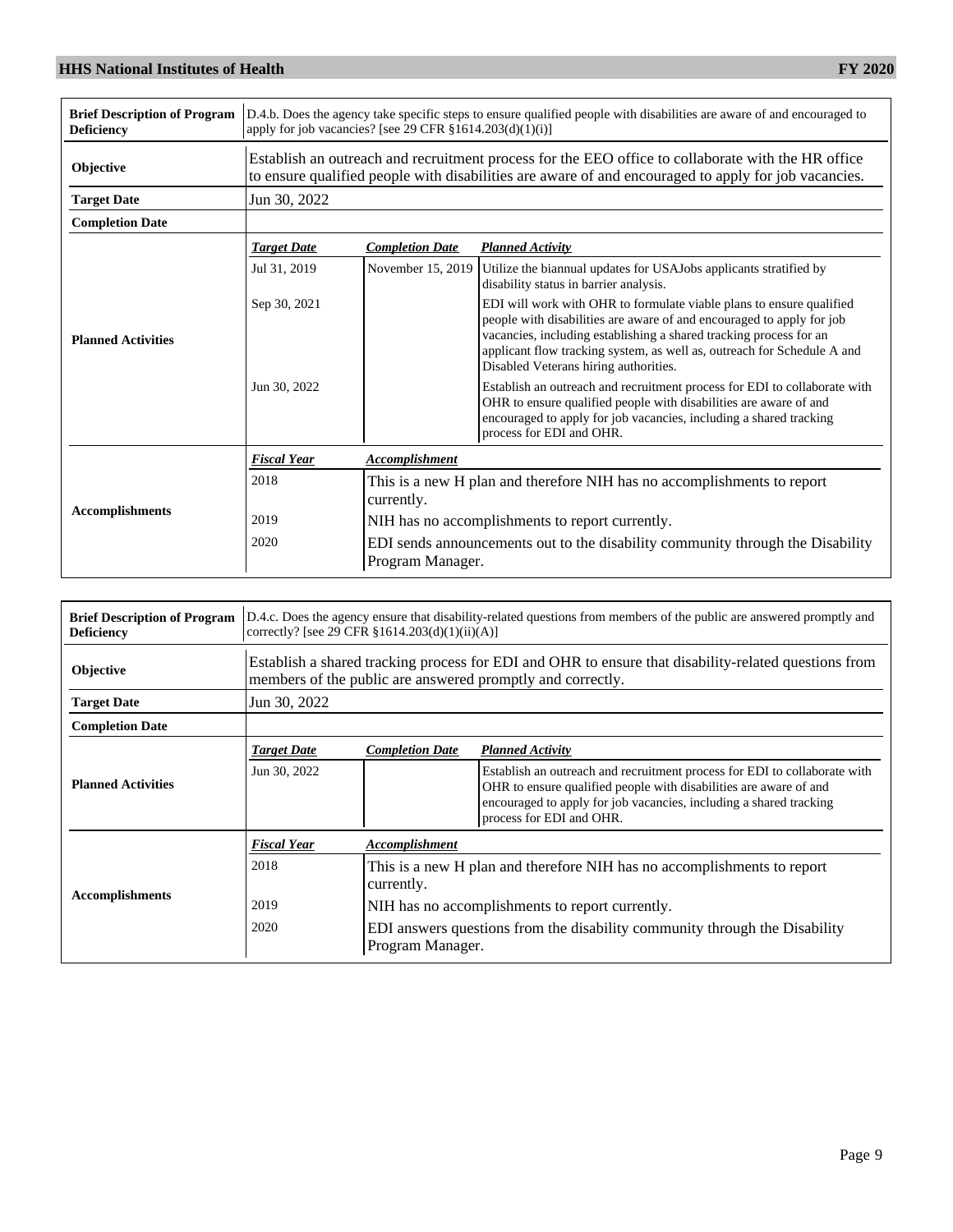| <b>Brief Description of Program</b><br><b>Deficiency</b> | D.4.d. Has the agency taken specific steps that are reasonably designed to increase the number of persons with<br>disabilities or targeted disabilities employed at the agency until it meets the goals? [see 29 CFR $\S 1614.203(d)(7)(ii)$ ] |                                                                                                                                                                                                         |                                                                                                                                                                                                                                                                                         |  |  |  |  |
|----------------------------------------------------------|------------------------------------------------------------------------------------------------------------------------------------------------------------------------------------------------------------------------------------------------|---------------------------------------------------------------------------------------------------------------------------------------------------------------------------------------------------------|-----------------------------------------------------------------------------------------------------------------------------------------------------------------------------------------------------------------------------------------------------------------------------------------|--|--|--|--|
| Objective                                                |                                                                                                                                                                                                                                                | Establish a process for the EEO office to collaborate with the HR office to increase the number of<br>persons with disabilities and targeted disabilities employed at the NIH until it meets the goals. |                                                                                                                                                                                                                                                                                         |  |  |  |  |
| <b>Target Date</b>                                       | Mar 31, 2021                                                                                                                                                                                                                                   |                                                                                                                                                                                                         |                                                                                                                                                                                                                                                                                         |  |  |  |  |
| <b>Completion Date</b>                                   |                                                                                                                                                                                                                                                |                                                                                                                                                                                                         |                                                                                                                                                                                                                                                                                         |  |  |  |  |
|                                                          | <b>Target Date</b>                                                                                                                                                                                                                             | <b>Completion Date</b>                                                                                                                                                                                  | <b>Planned Activity</b>                                                                                                                                                                                                                                                                 |  |  |  |  |
| <b>Planned Activities</b>                                | Nov 30, 2019                                                                                                                                                                                                                                   |                                                                                                                                                                                                         | EDI will work with OHR to formulate viable plans to conduct an outreach<br>initiative with NIH's hiring managers and recruiters to communicate<br>numerical goals for PWD and PWTD and increase conversions of<br>Schedule A candidates.                                                |  |  |  |  |
|                                                          | Nov 30, 2019                                                                                                                                                                                                                                   |                                                                                                                                                                                                         | EDI will work with OHR/CRU to formulate viable plans to explore the<br>current usage of the NIH Schedule A database and identify methods or<br>processes to increase usage of the database.                                                                                             |  |  |  |  |
|                                                          | Mar 31, 2021                                                                                                                                                                                                                                   |                                                                                                                                                                                                         | EDI will work with OHR to formulate viable plans to establish a process<br>for the EEO office to collaborate with the HR office to set annual hiring<br>and retention goals to increase the number of persons with disabilities and<br>targeted disabilities over the next three years. |  |  |  |  |
|                                                          | <b>Fiscal Year</b>                                                                                                                                                                                                                             | Accomplishment                                                                                                                                                                                          |                                                                                                                                                                                                                                                                                         |  |  |  |  |
|                                                          | 2018                                                                                                                                                                                                                                           | This is a new H plan and therefore NIH has no accomplishments to report<br>currently.                                                                                                                   |                                                                                                                                                                                                                                                                                         |  |  |  |  |
| <b>Accomplishments</b>                                   | 2019                                                                                                                                                                                                                                           |                                                                                                                                                                                                         | Dates for planned activities have been adjusted as necessary.                                                                                                                                                                                                                           |  |  |  |  |
|                                                          | 2020                                                                                                                                                                                                                                           | The EDI Rubric will include the employment goals for people with disabilities<br>and targeted disabilities as a key performance indicator.                                                              |                                                                                                                                                                                                                                                                                         |  |  |  |  |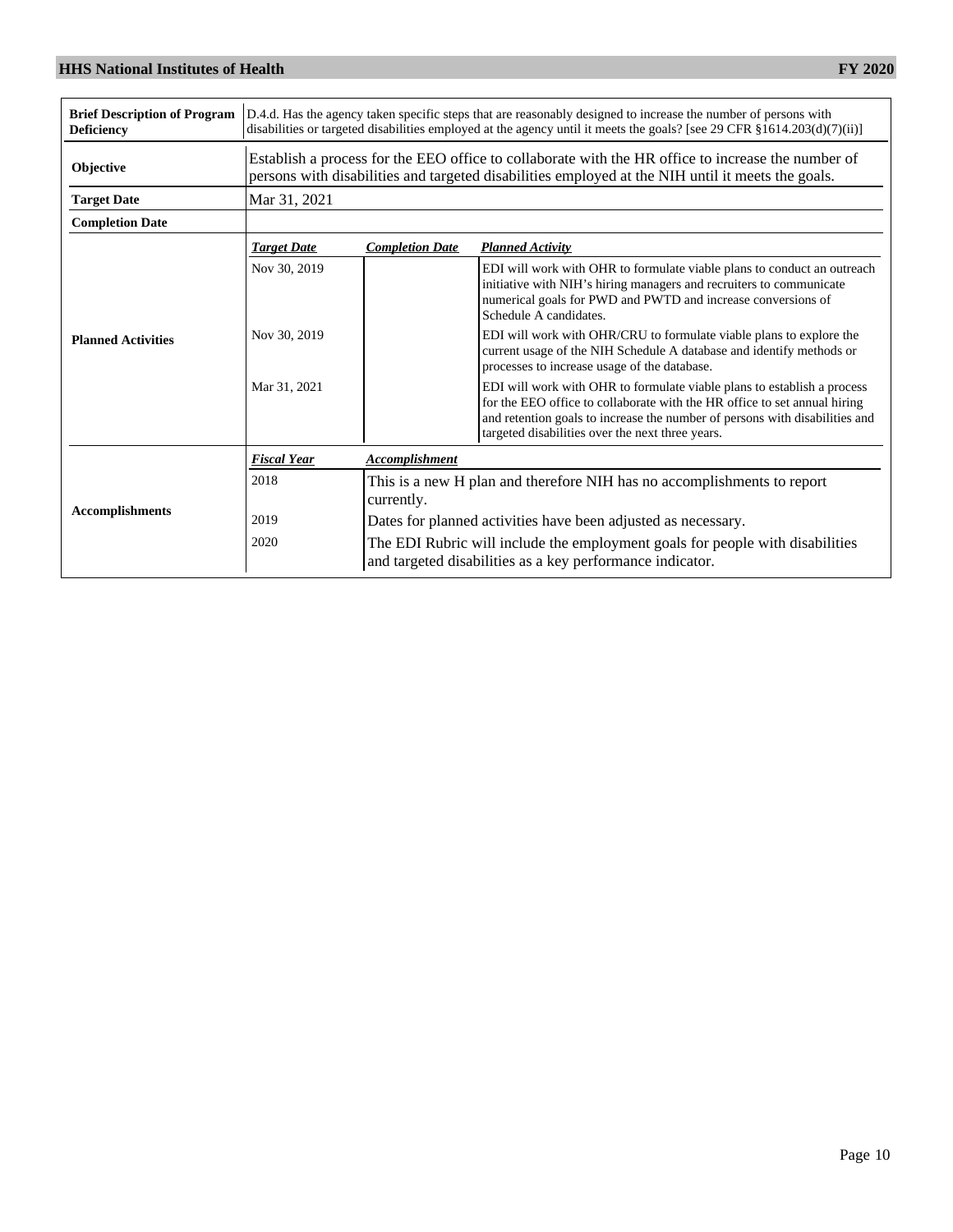| <b>Brief Description of Program</b><br><b>Deficiency</b> | E.4.b. Does the agency have a system in place to re-survey the workforce on a regular basis? [MD-715 Instructions,<br>Sec. Il |                                                                                                                                                                                                                                                                                                                                                                                                                                                                                                                                                                                                                                                                                                                                                                                                                                                                                                                                                                                                                                                                                                                                                                                                                                                                                                                                                                                                                                                                      |  |  |  |  |  |  |
|----------------------------------------------------------|-------------------------------------------------------------------------------------------------------------------------------|----------------------------------------------------------------------------------------------------------------------------------------------------------------------------------------------------------------------------------------------------------------------------------------------------------------------------------------------------------------------------------------------------------------------------------------------------------------------------------------------------------------------------------------------------------------------------------------------------------------------------------------------------------------------------------------------------------------------------------------------------------------------------------------------------------------------------------------------------------------------------------------------------------------------------------------------------------------------------------------------------------------------------------------------------------------------------------------------------------------------------------------------------------------------------------------------------------------------------------------------------------------------------------------------------------------------------------------------------------------------------------------------------------------------------------------------------------------------|--|--|--|--|--|--|
| Objective                                                |                                                                                                                               | Resurvey the workforce for disability and other demographic data updates, pending HHS's system<br>solution to permit individual employees to check their identification and make changes.                                                                                                                                                                                                                                                                                                                                                                                                                                                                                                                                                                                                                                                                                                                                                                                                                                                                                                                                                                                                                                                                                                                                                                                                                                                                            |  |  |  |  |  |  |
| <b>Target Date</b>                                       | Jun 30, 2020                                                                                                                  |                                                                                                                                                                                                                                                                                                                                                                                                                                                                                                                                                                                                                                                                                                                                                                                                                                                                                                                                                                                                                                                                                                                                                                                                                                                                                                                                                                                                                                                                      |  |  |  |  |  |  |
| <b>Completion Date</b>                                   |                                                                                                                               |                                                                                                                                                                                                                                                                                                                                                                                                                                                                                                                                                                                                                                                                                                                                                                                                                                                                                                                                                                                                                                                                                                                                                                                                                                                                                                                                                                                                                                                                      |  |  |  |  |  |  |
|                                                          | <b>Target Date</b>                                                                                                            | <b>Completion Date</b><br><b>Planned Activity</b>                                                                                                                                                                                                                                                                                                                                                                                                                                                                                                                                                                                                                                                                                                                                                                                                                                                                                                                                                                                                                                                                                                                                                                                                                                                                                                                                                                                                                    |  |  |  |  |  |  |
| <b>Planned Activities</b>                                | Jun 30, 2020                                                                                                                  | EDI will work with OHR to formulate viable plans on resurveying the<br>workforce for disability and other demographic data updates, pending<br>HHS's system solution to permit individual employees to check their<br>identification and make changes.                                                                                                                                                                                                                                                                                                                                                                                                                                                                                                                                                                                                                                                                                                                                                                                                                                                                                                                                                                                                                                                                                                                                                                                                               |  |  |  |  |  |  |
|                                                          | <b>Fiscal Year</b>                                                                                                            | <b>Accomplishment</b>                                                                                                                                                                                                                                                                                                                                                                                                                                                                                                                                                                                                                                                                                                                                                                                                                                                                                                                                                                                                                                                                                                                                                                                                                                                                                                                                                                                                                                                |  |  |  |  |  |  |
|                                                          | 2018                                                                                                                          | This is a new H plan and therefore NIH has no accomplishments to report<br>currently.                                                                                                                                                                                                                                                                                                                                                                                                                                                                                                                                                                                                                                                                                                                                                                                                                                                                                                                                                                                                                                                                                                                                                                                                                                                                                                                                                                                |  |  |  |  |  |  |
|                                                          | 2019                                                                                                                          | Julie Murphy, Director, HHS OEEODI is procuring a Service Now application to<br>add to the HHS HR system to allow employees to go in and check their<br>demographic status at their desktops. Once procured and the data categories are<br>sorted out, we will push out a resurvey of the workforce to all of HHS. Dates for<br>planned activities have been adjusted as needed.                                                                                                                                                                                                                                                                                                                                                                                                                                                                                                                                                                                                                                                                                                                                                                                                                                                                                                                                                                                                                                                                                     |  |  |  |  |  |  |
| <b>Accomplishments</b>                                   | 2020                                                                                                                          | EDI is working with HHS to develop a process to resurvey of the workforce for<br>demographic updates including disability status and SGM status: o The ability to<br>self-update employee disability status updates through the SF-256 form as well<br>as other demographic updates is anticipated in the near future. This feature will<br>be incorporated into a future update of the HHS Human Capital System. o To<br>gain insight on the representation of the SGM community within the NIH<br>workforce, EDI is supporting an NIH wide effort to identify the best way to<br>collect Sexual Orientation and Gender Identity (SOGI) data. The NIH Sexual and<br>Gender Minority Research Office has led the NIH in organizing a National<br>Academies of Sciences, Engineering, and Medicine (NASEM) Consensus Study<br>Panel on Measuring Sex, Gender Identity, and Sexual Orientation. This<br>independent panel will produce a consensus report with conclusions and<br>recommendations on 1) guiding principles for collecting data on sex, gender<br>identity, and sexual orientation, and 2) recommended measures for these<br>constructs in different settings. This panel will hold public sessions prior to<br>providing the final report and its work will help us develop validated survey<br>questions that can be used by OHR to survey the NIH workforce. Upon the<br>completion of the panel's work, EDI will collaboratively work with SGMRO to |  |  |  |  |  |  |

# Section IV: Plan to Recruit and Hire Individuals with Disabilities

Pursuant to 29 C.F.R. §1614.203(d)(1)(i) and (ii), agencies must establish a plan to increase the recruitment and hiring of individuals with disabilities. The questions below are designed to identify outcomes of the agency's recruitment program plan for PWD and PWTD

#### **A. PLAN TO IDENTIFY JOB APPLICATIONS WITH DISABILITIES**

1. Describe the programs and resources the agency uses to identify job applicants with disabilities, including individuals with targeted disabilities.

Over the last fiscal year, the agency continued to utilize the recruitment strategies described below to increase the number of qualified applicants with disabilities and targeted disabilities within the major occupations. The agency developed the following multi-year recruitment strategy to assist with recruitment efforts: • Workforce Recruitment Program – a nationwide database of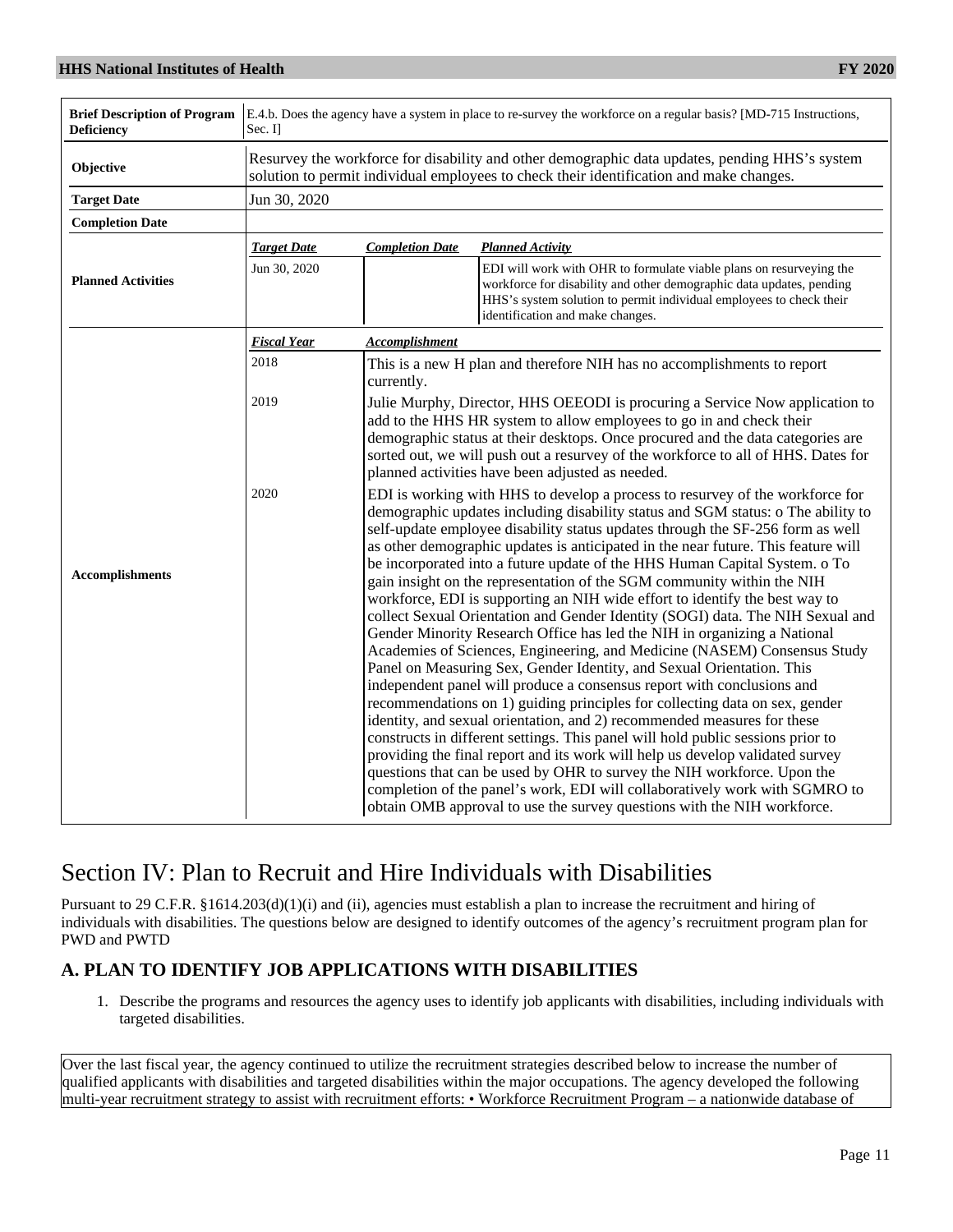college students with disabilities • Participated in Gallaudet University Mock Interviews • Delegating Examining Unit (DEU) Cognos Report which consist of qualified Schedule A candidates that have applied to previous NIH positions • OPM Agency Talent Portal • Disability recruitment events held at colleges, universities, and community organizations • Partnerships with local Vocational Rehabilitation State Offices • Services of Next Level Transition Consulting (NLTC) • Referred parties to the Jobseekers with Disabilities Applicant Information web page available at https://hr.nih.gov/jobs Highlights from the NIH Institutes and Centers • National Eye Institute completed the 9th year of Diversity in Vision Research & Ophthalmology with 25% of the accepted applicants having identified as having a Disability. • The National Heart, Lung, and Blood Institute Director dedicated \$3 million to establish the Underrepresented Minority Fellow (URM) Program under the Division of Intramural Research (DIR). This program allows for labs to recruit scientists from underrepresented groups, including minorities, women, and those with disabilities in basic and clinical research with no impact to the lab's operating or personnel budget. • The National Institute of Allergy and Infectious Diseases Conducted outreach and advertised activities at diverse institutions such as Gallaudet University, a federally chartered private university for the education of the deaf and hard of hearing, as well as with organizations such as Federally Employed Women, and National Hispanic Science Network. · National Institute of Child Health and Human Development in 2013 launched the Diversity in Research, Executive and Administrative Management (DREAM) Program to recruit postsecondary students and recent graduates with disabilities who are interested in pursuing a research or administrative internship at the NICHD. Several divisions and offices within the Office of the Director have supported DREAM students during the summer. Forty individuals with disabilities have been supported by the program between 2013 and 2019. The program was disrupted due to the pandemic but will resume in the summer of 2021. • National Institute of Neurological Disorders and Stroke (NINDS) continued to partner with SEEC (Seeking Employment, Equity and Community for People with Developmental Disabilities) and Ivymount to support Project Search 2.0. NINDS partnered with multiple NIH ICs to establish development sites for 7 interns. Each rotation in the 30 week program provides the intern(s) with multi-layered opportunities for growth and development, with the goal of finding paid employment.

2. Pursuant to 29 C.F.R. §1614.203(a)(3), describe the agency's use of hiring authorities that take disability into account (e.g., Schedule A) to recruit PWD and PWTD for positions in the permanent workforce

In FY 2020 NIH hired 230 permanent. Please note: During the COVID 19, there has been a very significant increase with over 100% increase in hires compared to FY 2019 Schedule A hires of 112. Source: OHR Corporate Recruitment Office

3. When individuals apply for a position under a hiring authority that takes disability into account (e.g., Schedule A), explain how the agency (1) determines if the individual is eligible for appointment under such authority; and, (2) forwards the individual's application to the relevant hiring officials with an explanation of how and when the individual may be appointed.

The OHR Corporate Recruitment Unit (CRU) continues to regularly engage in recruitment and outreach activities with job seekers with disabilities by identifying and targeting new disability recruitment events in the spring and fall. We educate to the hiring manager the benefits of using the Schedule A authority to hire job seekers with disabilities without posting a vacancy announcement. When conducting talent sourcing for candidates, determine qualifications and obtain and review the Schedule A Letter to confirm Schedule A eligibility of the candidate prior to referring to the hiring manager. When using the Schedule A hiring mechanism, individuals may apply to a USAJobs announcement which will require the submission of the "Schedule A letter". This letter is reviewed by the managing HRS for compliance with Schedule A, 5 CFR 213.3102(u) and the revision based on regulatory changes to 5 CFR Part 302 in 2020. In like manner, those individuals who send in unsolicited resumes and documentation will be reviewed for compliance and forwarded to HR branches for consideration. In mid-2020, we altered this approach by requesting those unsolicited applicants to upload their resume and documentation to USAJobs in order to increase exposure to HHS agency wide employment. Further, if they make their resumes searchable, other agencies can review their resume and increase the opportunity of getting a job. Source: Corporate Recruitment Office

4. Has the agency provided training to all hiring managers on the use of hiring authorities that take disability into account (e.g., Schedule A)? If "yes", describe the type(s) of training and frequency. If "no", describe the agency's plan to provide this training.

Answer No

EDI has provided to over 4 Institutes and Centers. The training included ways for hiring managers to hire qualified individuals under Schedule A and through WRP programs to meet the 12% and 2% goals set by EEOC. The training included laws, regulations,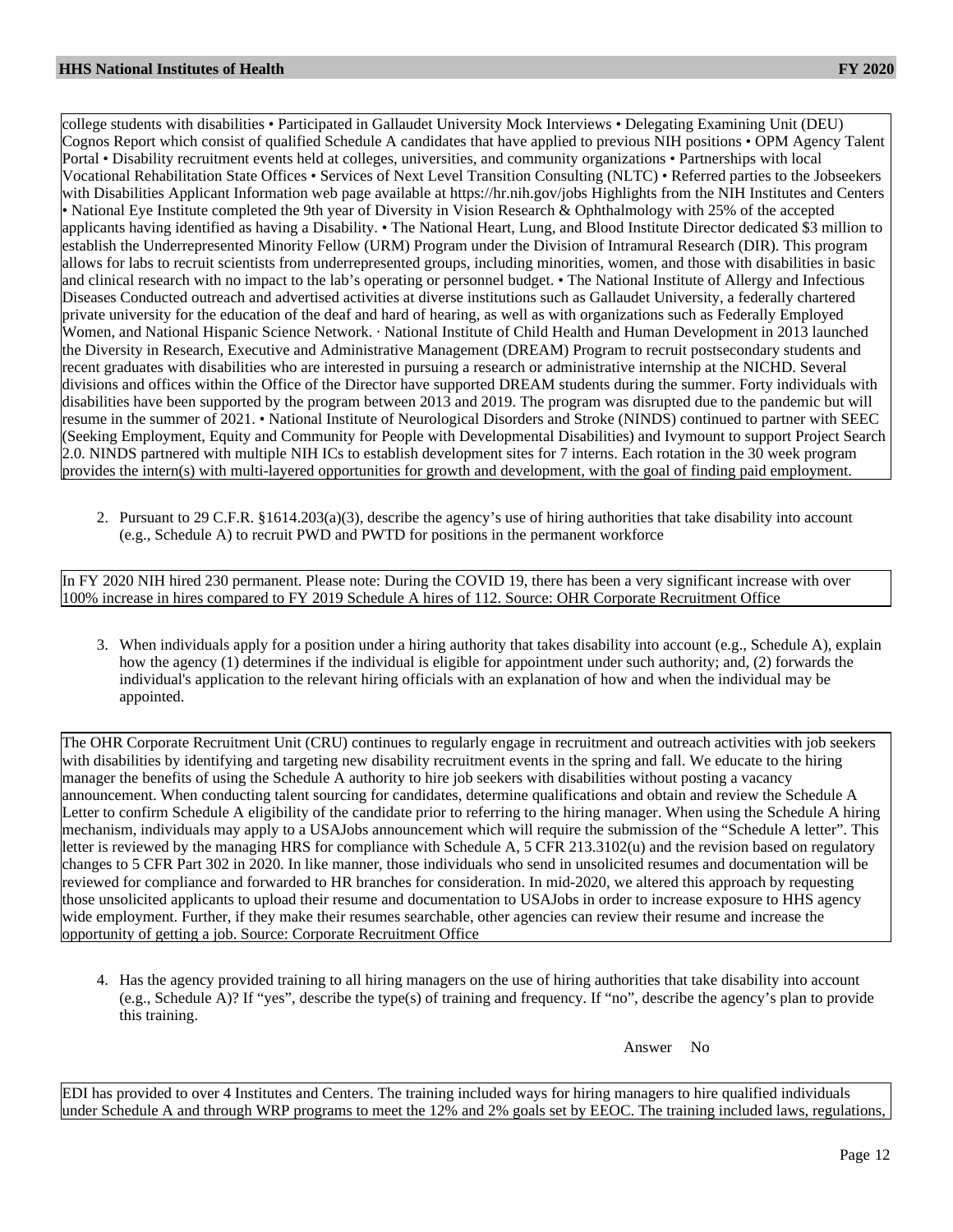policies, and executive mandates that ensure people with disability are inclusive to the NIH workplace. OHR, Corporate Recruitment Unit has conducted the following training: • Conducted training on the Workforce Recruitment Program (WRP) to NIAID's 10 top management officials • Conducted training on "The Benefits of Using the Schedule A Authority" to NCI's 60 Administrative Officers In our H Plan C.4.e.1 we will develop strategies in developing a process that will ensure that all hiring managers are provided training and made aware of the hiring authorities that take disability into account. Source: Corporate Recruitment Unit and H Plan C.4.e.1

## **B. PLAN TO ESTABLISH CONTACTS WITH DISABILITY EMPLOYMENT ORGANIZATIONS**

Describe the agency's efforts to establish and maintain contacts with organizations that assist PWD, including PWTD, in securing and maintaining employment.

In FY 2020, The agency continues partnerships with the Workforce Recruitment Program, Gallaudet University, Division of Rehabilitative Services in Alexandria, Virginia, other local Vocational Rehab Offices, Ability Jobs and the EOP STEM Diversity Career Expo. Source: Corporate Recruitment Unit

#### **C. PROGRESSION TOWARDS GOALS (RECRUITMENT AND HIRING)**

1. Using the goals of 12% for PWD and 2% for PWTD as the benchmarks, do triggers exist for PWD and/or PWTD among the new hires in the permanent workforce? If "yes", please describe the triggers below.

a. New Hires for Permanent Workforce (PWD) Answer No

b. New Hires for Permanent Workforce (PWTD) Answer Yes

In FY 2020, the rate of new permanent hires for PWTD is 0.95% Source: Table B1

|                              |       |                        | <b>Reportable Disability</b> | <b>Targeted Disability</b> |                        |  |
|------------------------------|-------|------------------------|------------------------------|----------------------------|------------------------|--|
| New Hires                    | Total | Permanent<br>Workforce | Temporary<br>Workforce       | Permanent<br>Workforce     | Temporary<br>Workforce |  |
|                              | (# )  | $(\%)$                 | $(\%)$                       | $(\%)$                     | $(\% )$                |  |
| % of Total<br>Applicants     |       |                        |                              |                            |                        |  |
| % of Qualified<br>Applicants |       |                        |                              |                            |                        |  |
| % of New Hires               |       |                        |                              |                            |                        |  |

- 2. Using the qualified applicant pool as the benchmark, do triggers exist for PWD and/or PWTD among the new hires for any of the mission- critical occupations (MCO)? If "yes", please describe the triggers below. Select "n/a" if the applicant data is not available for your agency, and describe your plan to provide the data in the text box.
	- a. New Hires for MCO (PWD) Answer Yes
	- b. New Hires for MCO (PWTD) Answer Yes

Currently DHHS's New EEOC 2.0 Status and Dynamic table B6 Data does not include New Hire data for any of the missioncritical occupations. The B6 data also does not provide applicant flow data. However, NIH has obtained access to the USAJOB applicant flow data via COGNOS to identify the FY2020 qualified applicant pool benchmark. The data set from COGNOS includes applications submitted during FY 2020 (Oct. 1st, 2019 to September 30th 2020). However, even with the COGNOS data, it is impossible to track the entire hiring cycle as there could be examples of overlap with individuals applying in the prior FY but selected in the new FY. In this scenario the qualified applicant who applied in FY20, but selected in FY21 would not show up as a new hire. With the available data, it is impossible to determine if the new hires within the MCO have any triggers. We will continue to coordinate with OPM, as well as DHHS Data team and the NIH OHR to assess potential data gaps and recommend solutions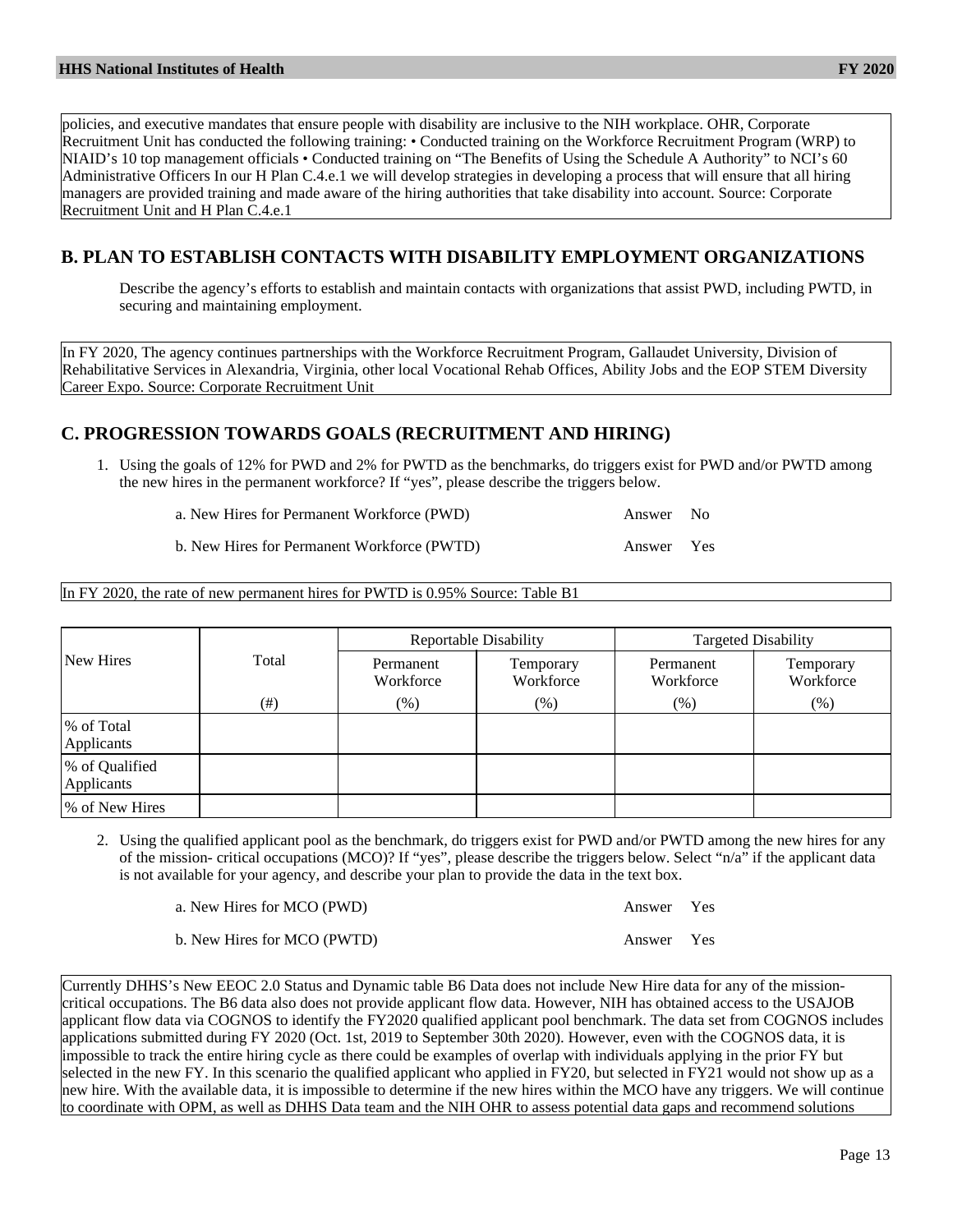\*Note data on MCO 0201 Personnel Mgmt. and 1109 Grants Management was not available in COGNOS. NOTE: The Applicant Flow data was not available at this time. Cognos Applicant Flow-Benchmark COGNOS Applicant Flow-Benchmark MCOs PWD % in Qualified Applicant Pool PWTD % in Qualified Applicant Pool PWD % in New Hires PWTD % in New Hires Total # New Hires Trigger PWD (Y/N) Trigger PWTD (Y/N) 0201 Personnel Mgmt. N/A N/A N/A N/A N/A N/A N/A 0341 Admin Officer 3.1% 0.5% 0.0 0.0 0 Y Y 0343 Mgmt. Analysis 6.0% 1.9% 16.7% 0% 6 N Y 0401 Gen. Biology Sci. 3.0% 1.7% 1.8% 0% 57 Y Y 0601 Gen. Health Sci. 2.2% 0.8% 1.4% 0% 73 Y Y 0602 Medical Officer 2.2% 1.2% 0% 0% 29 Y Y 1109 Grants Management N/ A N/A N/A N/A N/A N/A N/A 0610 Nurse 1.1% 0.5% 0% 0% 18 Y Y 1102 Contract/ Procurement 8.0% 4.0% 0% 0% 1 Y Y 1320 Chemistry 2.7% 0.7% 0% 0% 5 Y Y 2210 Information Technology Spec. 5.1% 3.0% 0% 0% 15 Y Y Source: COGNOS

|                                           |       | Reportable Disability | Targetable Disability |
|-------------------------------------------|-------|-----------------------|-----------------------|
| New Hires to Mission-Critical Occupations | Total | New Hires             | New Hires             |
|                                           | (#`   | $(\%)$                | (%)                   |
| <b>Numerical Goal</b>                     | $- -$ | $12\%$                | 2%                    |

3. Using the relevant applicant pool as the benchmark, do triggers exist for PWD and/or PWTD among the qualified internal applicants for any of the mission-critical occupations (MCO)? If "yes", please describe the triggers below. Select "n/a" if the applicant data is not available for your agency, and describe your plan to provide the data in the text box.

a. Qualified Applicants for MCO (PWD) Answer N/A

b. Qualified Applicants for MCO (PWTD) Answer N/A

At this time, OPM COGNOS, and DHHS's New EEOC 2.0 Status and Dynamic table do not provide this data in the manner requested. We have developed a H plan to address this matter (H Plan C.4.c). Our target completion date is March 31st, 2023. The Applicant Flow data was not available at this time.

4. Using the qualified applicant pool as the benchmark, do triggers exist for PWD and/or PWTD among employees promoted to any of the mission- critical occupations (MCO)? If "yes", please describe the triggers below. Select "n/a" if the applicant data is not available for your agency, and describe your plan to provide the data in the text box.

| a. Promotions for MCO (PWD)  | Answer N/A |  |
|------------------------------|------------|--|
| b. Promotions for MCO (PWTD) | Answer N/A |  |

Currently DHHS's New EEOC 2.0 Status and Dynamic table B6 Data does not include promotion data for any of the missioncritical occupations. The B6 data also does not provide applicant flow data. The COGNOS data does not provide the data in the manner requested. With the available data, it is impossible to determine if promotions within the MCO have any triggers. We will continue to coordinate with OPM, as well as DHHS Data team and the NIH OHR to assess potential data gaps and recommend solutions.

# Section V: Plan to Ensure Advancement Opportunities for Employees with Disabilities

Pursuant to 29 C.F.R. §1614.203(d)(1)(iii), agencies are required to provide sufficient advancement opportunities for employees with disabilities. Such activities might include specialized training and mentoring programs, career development opportunities, awards programs, promotions, and similar programs that address advancement. In this section, agencies should identify, and provide data on programs designed to ensure advancement opportunities for employees with disabilities.

#### **A. ADVANCEMENT PROGRAM PLAN**

Describe the agency's plan to ensure PWD, including PWTD, have sufficient opportunities for advancement.

The NIH is committed to providing opportunities for advancement among all employees, including people with disabilities and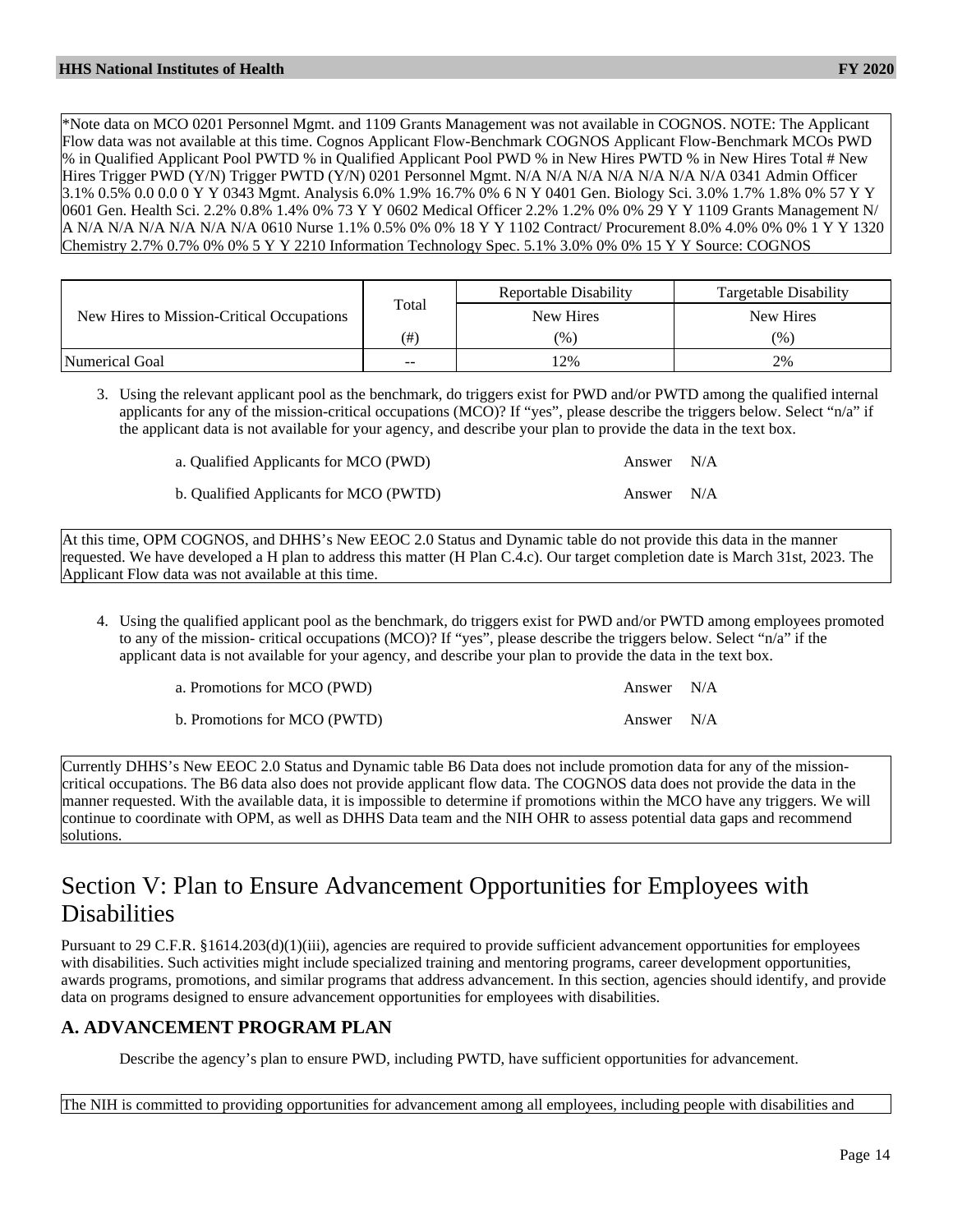people with targeted disabilities. We currently offer a wide range of career development and training opportunities through the NIH Training Center, the HHS Learning Management System, and the individual Institutes and Centers which comprise our organization. Such opportunities help position all NIH employees for advancement within their current positions and beyond. Also, we offer two targeted programs that offer clear opportunities for advancement among our staff, the NIH Management Intern Program (MI) and the NIH Presidential Management Fellows Program (PMF). Through these programs, staff complete two years of rotational assignments in a variety of administrative and scientific offices across the NIH. Upon completion of the program, alumni of the program exit with positions at the FPL levels of GS-12 (MI) and GS-13 (PMF). This FPL remains the same regardless of the staff members GS level upon entry into the program. Historically, people with disabilities and people with targeted disabilities have been accepted into and completed these programs.

#### **B. CAREER DEVELOPMENT OPPORTUNITES**

1. Please describe the career development opportunities that the agency provides to its employees.

The NIH offers an array of training and career development opportunities to all employees through multiple venues in our organization. Training and development opportunities offered through the NIH Training Center, the NIH Library, the Center for Information Technology, and individual Institutes and Centers. These opportunities include classes providing technical information on administrative systems (e.g. travel, time and attendance, budget and acquisitions management, Microsoft Office), classes on professional development (e.g., Project Management, Managing Up, Change Management) and formal leadership development programs (the NIH Management Seminar Series, the NIH Management Intern Program, the NIH Mid-Level Leadership Program, the NIH Senior Leadership Program, and the NIH Executive Leadership Program).

|                                      | <b>Total Participants</b> |                  | <b>PWD</b>           |                   | <b>PWTD</b>        |                  |
|--------------------------------------|---------------------------|------------------|----------------------|-------------------|--------------------|------------------|
| Career Development<br>Opportunities  | Applicants (#)            | Selectees $(\#)$ | Applicants<br>$(\%)$ | Selectees $(\% )$ | Applicants<br>(% ) | Selectees $(\%)$ |
| <b>Internship Programs</b>           |                           |                  |                      |                   |                    |                  |
| <b>Fellowship Programs</b>           |                           |                  |                      |                   |                    |                  |
| <b>Coaching Programs</b>             |                           |                  |                      |                   |                    |                  |
| <b>Training Programs</b>             |                           |                  |                      |                   |                    |                  |
| Detail Programs                      |                           |                  |                      |                   |                    |                  |
| <b>Mentoring Programs</b>            |                           | 136              |                      | 4.4%              |                    |                  |
| Other Career Development<br>Programs |                           | 928              |                      | 9.5%              |                    |                  |

2. In the table below, please provide the data for career development opportunities that require competition and/or supervisory recommendation/ approval to participate.

3. Do triggers exist for PWD among the applicants and/or selectees for any of the career development programs? (The appropriate benchmarks are the relevant applicant pool for the applicants and the applicant pool for selectees.) If "yes", describe the trigger(s) in the text box. Select "n/a" if the applicant data is not available for your agency, and describe your plan to provide the data in the text box.

| a. Applicants (PWD) | Answer N/A |  |
|---------------------|------------|--|
| b. Selections (PWD) | Answer N/A |  |

Triggers are not able to be analyzed at this time due to insufficient data. We have developed an H plan to address this matter (H Plan C.4.c). We will work with the Office of Human Resources and the NIH Management Analysis Working Group to expand existing reporting processes on career development and leadership training. Our target completion date is March 31st, 2023.

4. Do triggers exist for PWTD among the applicants and/or selectees for any of the career development programs? (The appropriate benchmarks are the relevant applicant pool for the applicants and the applicant pool for selectees.) If "yes",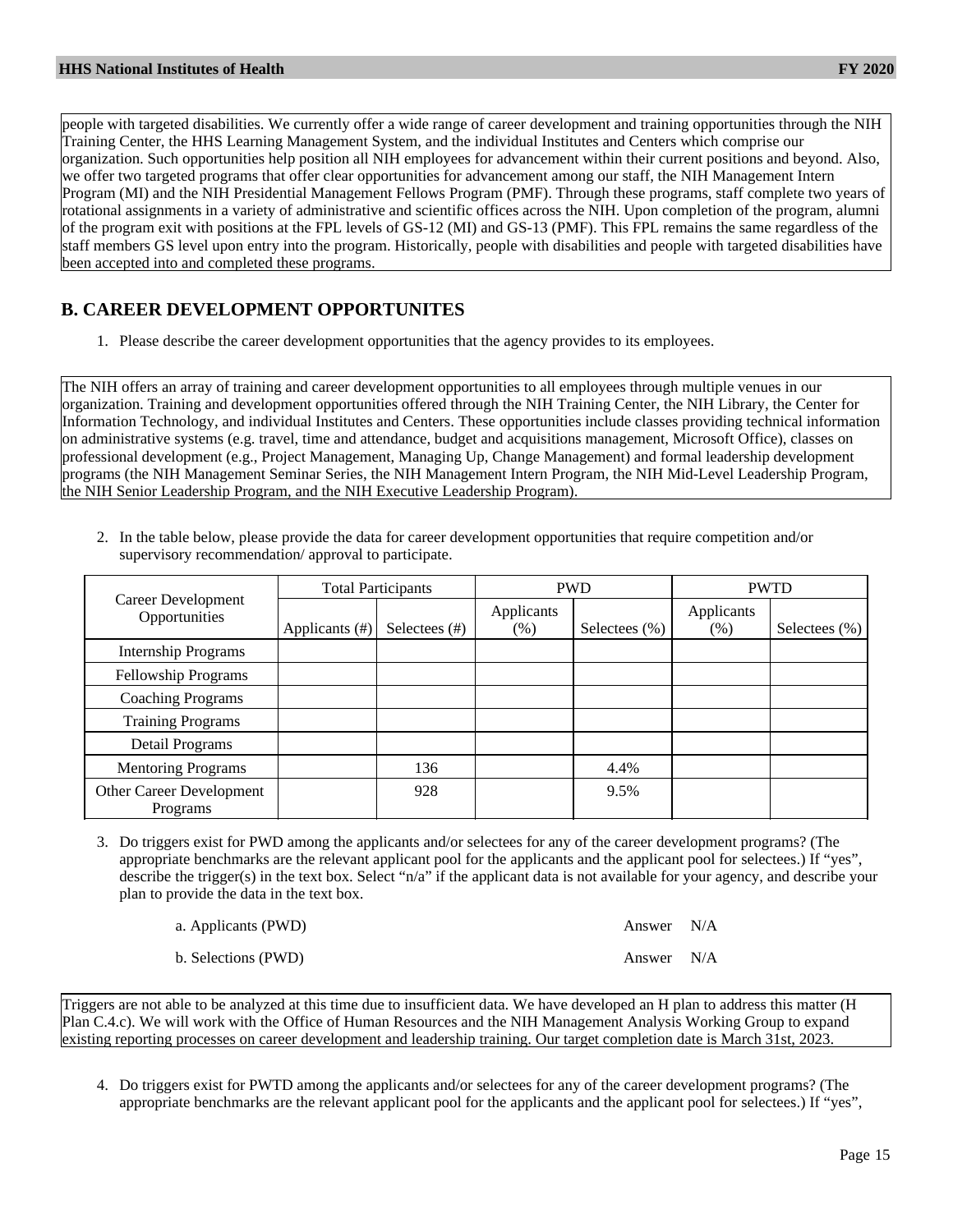describe the trigger(s) in the text box. Select "n/a" if the applicant data is not available for your agency, and describe your plan to provide the data in the text box.

| a. Applicants (PWTD) | Answer N/A |  |
|----------------------|------------|--|
| b. Selections (PWTD) | Answer N/A |  |

Triggers are not able to be analyzed at this time due to insufficient data. We have developed an H plan to address this matter (H Plan C.4.c). We will work with the Office of Human Resources and the NIH Management Analysis Working Group to expand existing reporting processes on career development and leadership training. Our target completion date is March 31st, 2023.

#### **C. AWARDS**

1. Using the inclusion rate as the benchmark, does your agency have a trigger involving PWD and/or PWTD for any level of the time-off awards, bonuses, or other incentives? If "yes", please describe the trigger(s) in the text box.

| a. Awards, Bonuses, & Incentives (PWD)  | Answer Yes |  |
|-----------------------------------------|------------|--|
| b. Awards, Bonuses, & Incentives (PWTD) | Answer Yes |  |

Inclusion rates for PWD: • Time off awards from 1 to 10 hours: 7.0% compared to 6.3% for people without disabilities-No Trigger exists • Time off awards from 11 to 20 hours: 12.4% compared to 12.7% for people without disabilities-Trigger exists • Time off award from 21 to 30 hours: 4.7% compared to 3.8% for people without disabilities-No Trigger exists • Time off awards from 31 to 40 hours: 9.0% compared to 10.3% for people without disabilities-Trigger exists • Cash awards under \$500: 38.8% compared to 37.2% for people without disabilities-No trigger exists • Cash awards from \$501 to \$999: 26.8% compared to 25.3% for people without disabilities-No trigger exists • Cash awards from \$1,000 to \$1,999: 42.6% compared to 55.1% for people without disabilities-Trigger exists • Cash awards from \$2,000 to \$,2999: 17.0% compared to 25.7% for people without disabilities-Trigger exists • Cash award from \$3,000 to \$,3999: 8.9% compared to 12.9% for people without disabilities-Trigger exists • Cash awards from \$4,000 to \$4,999: 2.9% compared to 5.7% for people without disabilities-Trigger exists • Cash awards from \$5,000 or more: 4.1% compared to 6.0% for people without disabilities-Triggers exists Inclusion rates for PWTD: • Time off awards from 1 to 10 hours: 5.2% compared to 6.3% for people without targeted disabilities-Trigger exists • Time off awards from 11 to 20 hours: 14.7% compared to 12.7% for people without targeted disabilities-No Trigger exist • Time off award from 21 to 30 hours: 3.7% compared to 3.8% for people without targeted disabilities-Trigger exists • Time off awards from 31 to 40 hours: 9.6% compared to 10.3% for people without targeted disabilities-Trigger exists • Cash awards under \$500: 35.3% compared to 37.2% for people without targeted disabilities-Trigger exists • Cash awards from \$501 to \$999: 27.9% compared to 25.3% for people without targeted disabilities-No trigger exists • Cash awards from \$1,000 to \$1,999: 42.7% compared to 55.1% for people without targeted disabilities-Trigger exists • Cash awards from \$2,000 to \$2,999: 11.8% compared to 25.7% for people without targeted disabilities-Trigger exists • Cash award from \$3,000 to \$,3999: 5.9% compared to 12.9% for people without targeted disabilities-Trigger exists • Cash awards from \$4,000 to \$4,999: 1.5% compared to 5.7% for people without targeted disabilities-Trigger exists • Cash awards from \$5,000 or more: 0% compared to 6.0% for people without targeted disabilities-Triggers exists Source: Table B9 Inclusion Rate

| Time-Off Awards                                      | Total $(\#)$ | Reportable<br>Disability % | Without Reportable<br>Disability % | <b>Targeted Disability</b><br>$\%$ | Without Targeted<br>Disability % |
|------------------------------------------------------|--------------|----------------------------|------------------------------------|------------------------------------|----------------------------------|
| Time-Off Awards 1 - 10 hours:<br>Awards Given        | 899          | 6.97                       | 6.26                               | 5.15                               | 7.22                             |
| Time-Off Awards 1 - 10 Hours:<br><b>Total Hours</b>  | 7291         | 58.85                      | 50.52                              | 36.76                              | 61.82                            |
| Time-Off Awards 1 - 10 Hours:<br>Average Hours       | 8            | 0.70                       | 0.07                               | 5.15                               | 0.10                             |
| Time-Off Awards 11 - 20 hours:<br>Awards Given       | 1789         | 12.38                      | 12.51                              | 14.71                              | 12.07                            |
| Time-Off Awards 11 - 20 Hours:<br><b>Total Hours</b> | 31064        | 217.52                     | 217.18                             | 255.88                             | 212.36                           |
| Time-Off Awards 11 - 20 Hours:<br>Average Hours      | 17           | 1.48                       | 0.14                               | 12.50                              | 0.00                             |
| Time-Off Awards 21 - 30 hours:<br>Awards Given       | 552          | 4.71                       | 3.80                               | 3.68                               | 4.85                             |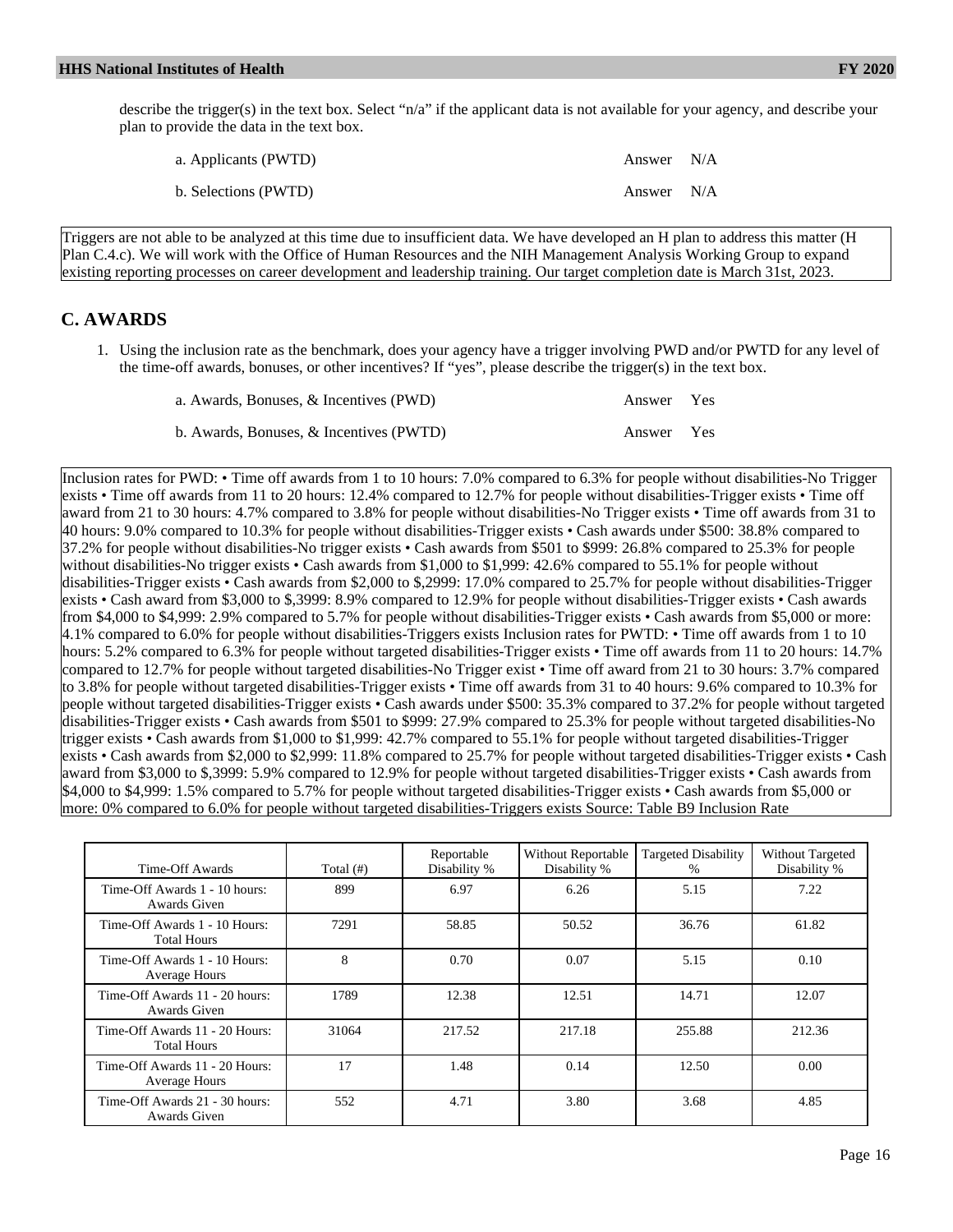| Time-Off Awards                                         | Total $($ # $)$   | Reportable<br>Disability % | Without Reportable<br>Disability % | <b>Targeted Disability</b><br>$\%$ | Without Targeted<br>Disability % |
|---------------------------------------------------------|-------------------|----------------------------|------------------------------------|------------------------------------|----------------------------------|
| Time-Off Awards 21 - 30 Hours:<br><b>Total Hours</b>    | 14414             | 131.56                     | 98.34                              | 94.12                              | 136.60                           |
| Time-Off Awards 21 - 30 Hours:<br>Average Hours         | 26                | 2.35                       | 0.21                               | 18.38                              | 0.20                             |
| Time-Off Awards 31 - 40 hours:<br>Awards Given          | 1439              | 8.98                       | 10.41                              | 9.56                               | 8.90                             |
| Time-Off Awards 31 - 40 Hours:<br><b>Total Hours</b>    | 55394             | 348.21                     | 400.12                             | 350.00                             | 347.97                           |
| Time-Off Awards 31 - 40 Hours:<br>Average Hours         | 38                | 3.31                       | 0.32                               | 26.47                              | 0.20                             |
| Time-Off Awards 41 or more<br>Hours: Awards Given       | $\boldsymbol{0}$  | 0.00                       | 0.00                               | 0.00                               | 0.00                             |
| Time-Off Awards 41 or more<br><b>Hours: Total Hours</b> | $\mathbf{0}$      | 0.00                       | 0.00                               | 0.00                               | 0.00                             |
| Time-Off Awards 41 or more<br>Hours: Average Hours      | $\mathbf{0}$      | 0.00                       | 0.00                               | 0.00                               | 0.00                             |
|                                                         |                   | Reportable                 | Without Reportable                 | <b>Targeted Disability</b>         | Without Targeted                 |
| Cash Awards<br>Cash Awards: \$501 - \$999: Awards       | Total (#)<br>3593 | Disability %<br>26.77      | Disability %<br>25.34              | %<br>27.94                         | Disability %<br>26.61            |
| Given                                                   |                   |                            |                                    |                                    |                                  |
| Cash Awards: \$501 - \$999: Total<br>Amount             | 2692448           | 19825.98                   | 18998.69                           | 20572.06                           | 19725.62                         |
| Cash Awards: \$501 - \$999:<br>Average Amount           | 749               | 64.52                      | 6.22                               | 541.18                             | 0.40                             |
| Cash Awards: \$1000 - \$1999:<br>Awards Given           | 7636              | 42.63                      | 56.08                              | 42.65                              | 42.63                            |
| Cash Awards: \$1000 - \$1999: Total<br>Amount           | 10259408          | 57323.28                   | 75436.16                           | 59896.32                           | 56977.15                         |
| Cash Awards: \$1000 - \$1999:<br>Average Amount         | 1343              | 117.18                     | 11.17                              | 1032.35                            | $-5.93$                          |
| Cash Awards: \$2000 - \$2999:<br><b>Awards Given</b>    | 3526              | 17.00                      | 26.34                              | 11.76                              | 17.71                            |
| Cash Awards: \$2000 - \$2999: Total<br>Amount           | 8296928           | 39932.69                   | 62051.06                           | 26983.09                           | 41674.68                         |
| Cash Awards: \$2000 - \$2999:<br>Average Amount         | 2353              | 204.71                     | 19.56                              | 1686.03                            | 5.44                             |
| Cash Awards: \$3000 - \$3999:<br>Awards Given           | 1773              | 8.89                       | 13.26                              | 5.88                               | 9.30                             |
| Cash Awards: \$3000 - \$3999: Total<br>Amount           | 5995163           | 29986.57                   | 44875.18                           | 19271.32                           | 31427.99                         |
| Cash Awards: \$3000 - \$3999:<br>Average Amount         | 3381              | 293.98                     | 28.11                              | 2408.82                            | 9.50                             |
| Cash Awards: \$4000 - \$4999:<br>Awards Given           | 767               | 2.88                       | 5.86                               | 1.47                               | 3.07                             |
| Cash Awards: \$4000 - \$4999: Total<br>Amount           | 3392418           | 12716.39                   | 25924.58                           | 5981.62                            | 13622.35                         |
| Cash Awards: \$4000 - \$4999:<br>Average Amount         | 4422              | 385.27                     | 36.77                              | 2990.44                            | 34.82                            |
| Cash Awards: \$5000 or more:<br>Awards Given            | 829               | 4.10                       | 6.26                               | 0.00                               | 4.65                             |
| Cash Awards: \$5000 or more: Total<br>Amount            | 6978592           | 32246.12                   | 52472.92                           | 0.00                               | 36583.88                         |
| Cash Awards: \$5000 or more:<br>Average Amount          | 8418              | 686.05                     | 69.69                              | 0.00                               | 778.34                           |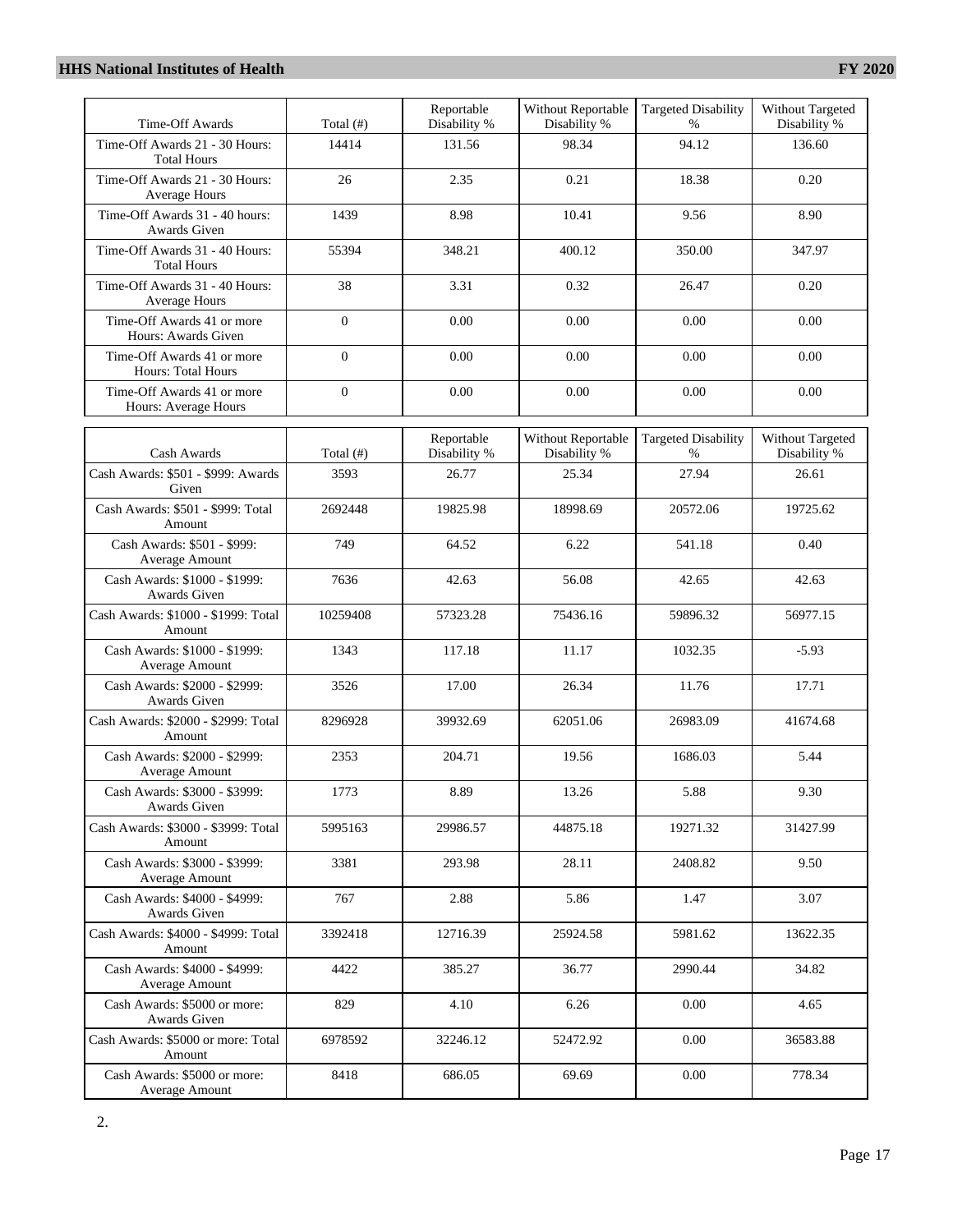Using the inclusion rate as the benchmark, does your agency have a trigger involving PWD and/or PWTD for quality step increases or performance- based pay increases? If "yes", please describe the trigger(s) in the text box.

| a. Pay Increases (PWD)  | Answer No  |  |
|-------------------------|------------|--|
| b. Pay Increases (PWTD) | Answer Yes |  |

Inclusion rate for PWD: • QSI: 11.3% compared to 10.8% for people without disabilities-No trigger exists Inclusion rate for PWTD: • QSI: 7.4% compared to 10.8% for people without targeted disabilities- Trigger exists Source: Tables B9 Inclusion Rate

| Other Awards | Total $(\#)$ | Reportable<br>$\cdots$<br>Jisability<br>$\%$ | <b>Without Reportable</b><br>.<br>$\%$<br>Disability | l Disabilitv<br>Targeted<br>$\Omega$ | Without<br>Targeted<br>Disability |
|--------------|--------------|----------------------------------------------|------------------------------------------------------|--------------------------------------|-----------------------------------|
|--------------|--------------|----------------------------------------------|------------------------------------------------------|--------------------------------------|-----------------------------------|

3. If the agency has other types of employee recognition programs, are PWD and/or PWTD recognized disproportionately less than employees without disabilities? (The appropriate benchmark is the inclusion rate.) If "yes", describe the employee recognition program and relevant data in the text box.

| a. Other Types of Recognition (PWD)  | Answer N/A |  |
|--------------------------------------|------------|--|
| b. Other Types of Recognition (PWTD) | Answer N/A |  |

The agency does have other types of employee recognition programs, such as the NIH Director's Awards and the individual IC Director's Awards. These awards are inclusive of PWD and PWTD. At this time, we do not have the data to quantitatively compare and assess for potential triggers involving PWD and PWTD receiving these awards.

#### **D. PROMOTIONS**

a. SES

1. Does your agency have a trigger involving PWD among the qualified internal applicants and/or selectees for promotions to the senior grade levels? (The appropriate benchmarks are the relevant applicant pool for qualified internal applicants and the qualified applicant pool for selectees.) For non-GS pay plans, please use the approximate senior grade levels. If "yes", describe the trigger(s) in the text box. Select "n/a" if the applicant data is not available for your agency, and describe your plan to provide the data in the text box.

| i. Qualified Internal Applicants (PWD) | Answer | N/A            |
|----------------------------------------|--------|----------------|
| ii. Internal Selections (PWD)          | Answer | N/A            |
| b. Grade GS-15                         |        |                |
| i. Qualified Internal Applicants (PWD) | Answer | Yes            |
| ii. Internal Selections (PWD)          | Answer | N <sub>o</sub> |
| c. Grade GS-14                         |        |                |
| i. Qualified Internal Applicants (PWD) | Answer | Yes            |
| ii. Internal Selections (PWD)          | Answer | N <sub>0</sub> |
| d. Grade GS-13                         |        |                |
| i. Qualified Internal Applicants (PWD) | Answer | Yes            |
| ii. Internal Selections (PWD)          | Answer | Yes            |
|                                        |        |                |

Currently DHHS's New EEOC 2.0 Status and Dynamic table does not include internal applicant and selectees for promotion data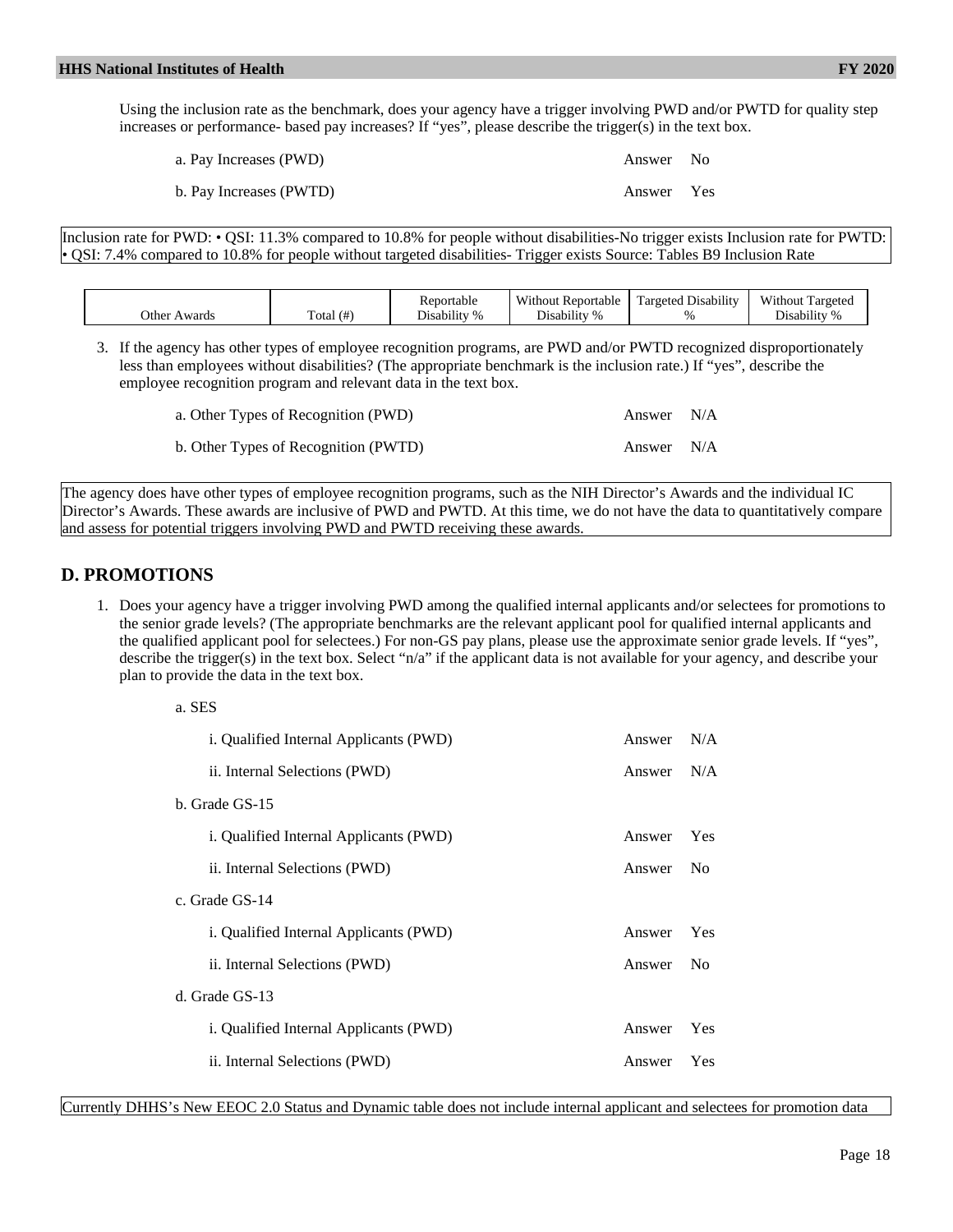a. SES

for any of the senior grade levels. The data also does not provide applicant flow data. The COGNOS data does not provide the data in the manner requested. With the available data, it is impossible to determine if internal promotions within the senior grade level have any triggers. We will continue to coordinate with OPM, as well as DHHS Data team and the NIH OHR to assess potential data gaps and recommend solutions.

2. Does your agency have a trigger involving PWTD among the qualified internal applicants and/or selectees for promotions to the senior grade levels? (The appropriate benchmarks are the relevant applicant pool for qualified internal applicants and the qualified applicant pool for selectees.) For non-GS pay plans, please use the approximate senior grade levels. If "yes", describe the trigger(s) in the text box. Select "n/a" if the applicant data is not available for your agency, and describe your plan to provide the data in the text box.

| a. DED                                  |        |     |
|-----------------------------------------|--------|-----|
| i. Qualified Internal Applicants (PWTD) | Answer | N/A |
| ii. Internal Selections (PWTD)          | Answer | N/A |
| b. Grade GS-15                          |        |     |
| i. Qualified Internal Applicants (PWTD) | Answer | Yes |
| ii. Internal Selections (PWTD)          | Answer | Yes |
| c. Grade GS-14                          |        |     |
| i. Qualified Internal Applicants (PWTD) | Answer | Yes |
| ii. Internal Selections (PWTD)          | Answer | Yes |
| d. Grade GS-13                          |        |     |
| i. Qualified Internal Applicants (PWTD) | Answer | Yes |
| ii. Internal Selections (PWTD)          | Answer | Yes |
|                                         |        |     |

Currently DHHS's New EEOC 2.0 Status and Dynamic table does not include internal applicant and selectees for promotion data for any of the senior grade levels. The data also does not provide applicant flow data. The COGNOS data does not provide the data in the manner requested. With the available data, it is impossible to determine if internal promotions within the senior grade level have any triggers. We will continue to coordinate with OPM, as well as DHHS Data team and the NIH OHR to assess potential data gaps and recommend solutions.

3. Using the qualified applicant pool as the benchmark, does your agency have a trigger involving PWD among the new hires to the senior grade levels? For non-GS pay plans, please use the approximate senior grade levels. If "yes", describe the trigger(s) in the text box. Select "n/a" if the applicant data is not available for your agency, and describe your plan to provide the data in the text box.

| a. New Hires to SES (PWD)   | Answer N/A |  |
|-----------------------------|------------|--|
| b. New Hires to GS-15 (PWD) | Answer N/A |  |
| c. New Hires to GS-14 (PWD) | Answer N/A |  |
| d. New Hires to GS-13 (PWD) | Answer N/A |  |

Currently DHHS's New EEOC 2.0 Status and Dynamic table B4 does not provide this data in the manner requested. The B6 data also does not provide qualified applicant pool. However, in using the COGNOS data, NIH is able to provide this data for New hires from GS-13 to GS-15. Cognos Applicant Flow-Benchmark Cognos Applicant Flow-Benchmark MCOs PWD % in Qualified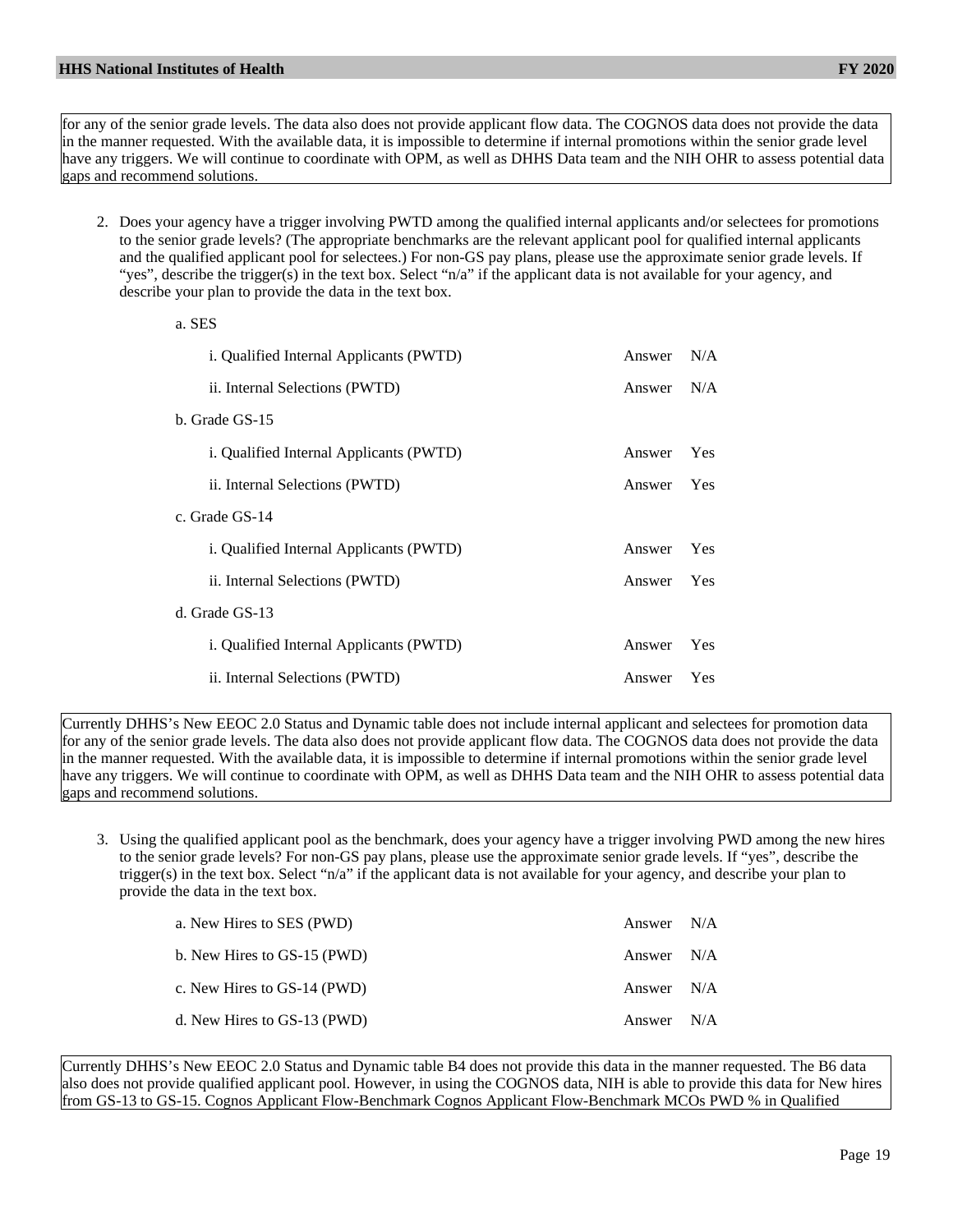Applicant Pool PWD % in New Hires Total # New Hires Trigger PWD (Y/N) GS-13 4.1% 3.0% 132 Y GS-14 3.1% 2.6% 76 Y GS-15 3.0% 0% 27 Y Data Source: COGNOS

4. Using the qualified applicant pool as the benchmark, does your agency have a trigger involving PWTD among the new hires to the senior grade levels? For non-GS pay plans, please use the approximate senior grade levels. If "yes", describe the trigger(s) in the text box. Select "n/a" if the applicant data is not available for your agency, and describe your plan to provide the data in the text box.

| a. New Hires to SES (PWTD)   | Answer N/A |  |
|------------------------------|------------|--|
| b. New Hires to GS-15 (PWTD) | Answer N/A |  |
| c. New Hires to GS-14 (PWTD) | Answer N/A |  |
| d. New Hires to GS-13 (PWTD) | Answer N/A |  |

Currently DHHS's New EEOC 2.0 Status and Dynamic table B4 does not provide this data in the manner requested. The B6 data also does not provide qualified applicant pool. However, in using the COGNOS data, NIH is able to provide this data for New hires from GS-13 to GS-15 Cognos Applicant Flow-Benchmark Cognos Applicant Flow-Benchmark MCOs PWTD % in Qualified Applicant Pool PWTD % in New Hires Total # New Hires Trigger PWTD (Y/N) GS-13 1.9% 0% 132 Y GS-14 1.5% 0% 76 Y GS-15 1.2% 0% 27 Y Data Source: COGNOS

5. Does your agency have a trigger involving PWD among the qualified internal applicants and/or selectees for promotions to supervisory

positions? (The appropriate benchmarks are the relevant applicant pool for qualified internal applicants and the qualified applicant pool for selectees.) If "yes", describe the trigger(s) in the text box. Select "n/a" if the applicant data is not available for your agency, and describe your plan to provide the data in the text box.

a. Executives

| i. Qualified Internal Applicants (PWD)        | Answer N/A |     |
|-----------------------------------------------|------------|-----|
| ii. Internal Selections (PWD)                 | Answer     | N/A |
| b. Managers                                   |            |     |
| <i>i.</i> Qualified Internal Applicants (PWD) | Answer     | N/A |
| ii. Internal Selections (PWD)                 | Answer     | N/A |
| c. Supervisors                                |            |     |
| <i>i.</i> Qualified Internal Applicants (PWD) | Answer     | N/A |
| ii. Internal Selections (PWD)                 | Answer     | N/A |

Currently DHHS's New EEOC 2.0 Status and Dynamic table B6 Data does not provide this data in the manner requested. We have developed three H plans to address this matter (H Plans C.4.c, and D.4.b). Plan C.4.c will establish the necessary processes to obtain the required data sources to prepare the MD-715 and conduct barrier analysis. Plan D.4.b outlines the steps our agency is taking to ensure qualified people with disabilities are aware of and encouraged to apply for internal job vacancies and promotions.

6. Does your agency have a trigger involving PWTD among the qualified internal applicants and/or selectees for promotions to supervisory positions? (The appropriate benchmarks are the relevant applicant pool for qualified internal applicants and the qualified applicant pool for selectees.) If "yes", describe the trigger(s) in the text box. Select "n/a" if the applicant data is not available for your agency, and describe your plan to provide the data in the text box.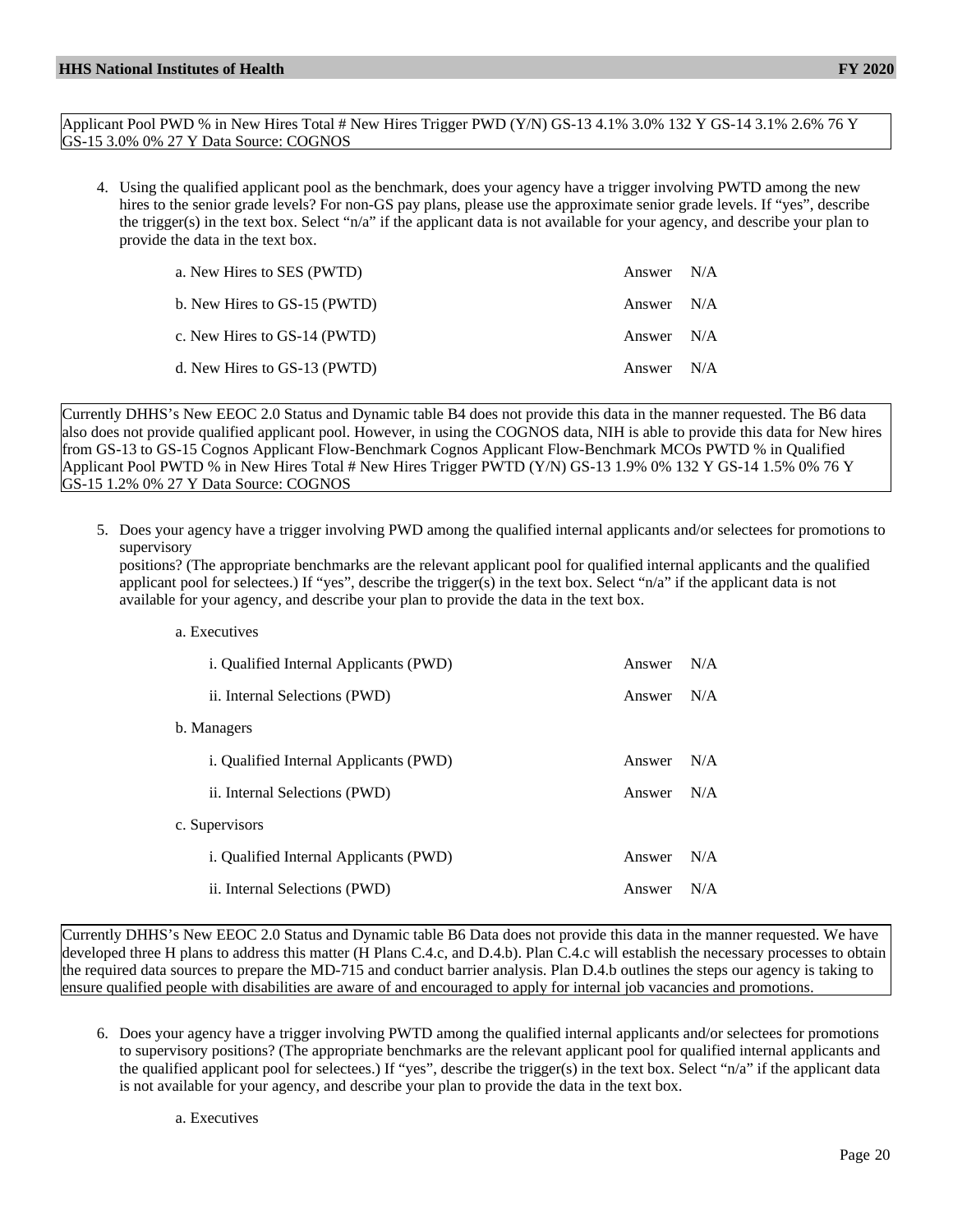| <i>i.</i> Qualified Internal Applicants (PWTD) | Answer | N/A |
|------------------------------------------------|--------|-----|
| ii. Internal Selections (PWTD)                 | Answer | N/A |
| b. Managers                                    |        |     |
| <i>i.</i> Qualified Internal Applicants (PWTD) | Answer | N/A |
| ii. Internal Selections (PWTD)                 | Answer | N/A |
| c. Supervisors                                 |        |     |
| <i>i.</i> Qualified Internal Applicants (PWTD) | Answer | N/A |
| ii. Internal Selections (PWTD)                 | Answer | N/A |

Currently DHHS's New EEOC 2.0 Status and Dynamic table B6 Data does not provide this data in the manner requested. We have developed three H plans to address this matter (H Plans C.4.c, and D.4.b). Plan C.4.c will establish the necessary processes to obtain the required data sources to prepare the MD-715 and conduct barrier analysis. Plan D.4.b outlines the steps our agency is taking to ensure qualified people with disabilities are aware of and encouraged to apply for internal job vacancies and promotions.

7. Using the qualified applicant pool as the benchmark, does your agency have a trigger involving PWD among the selectees for new hires to supervisory positions? If "yes", describe the trigger(s) in the text box. Select "n/a" if the applicant data is not available for your agency, and describe your plan to provide the data in the text box.

| a. New Hires for Executives (PWD)  | Answer N/A |  |
|------------------------------------|------------|--|
| b. New Hires for Managers (PWD)    | Answer N/A |  |
| c. New Hires for Supervisors (PWD) | Answer N/A |  |

Currently DHHS's New EEOC 2.0 Status and Dynamic table B6 Data does not provide this data in the manner requested. We have developed three H plans to address this matter (H Plans C.4.c, and D.4.b). Plan C.4.c will establish the necessary processes to obtain the required data sources to prepare the MD-715 and conduct barrier analysis. Plan D.4.b outlines the steps our agency is taking to ensure qualified people with disabilities are aware of and encouraged to apply for internal job vacancies and promotions. This includes vacancies for supervisory positions.

8. Using the qualified applicant pool as the benchmark, does your agency have a trigger involving PWTD among the selectees for new hires to supervisory positions? If "yes", describe the trigger(s) in the text box. Select "n/a" if the applicant data is not available for your agency, and describe your plan to provide the data in the text box.

| a. New Hires for Executives (PWTD)  | Answer $N/A$ |  |
|-------------------------------------|--------------|--|
| b. New Hires for Managers (PWTD)    | Answer N/A   |  |
| c. New Hires for Supervisors (PWTD) | Answer N/A   |  |

Currently DHHS's New EEOC 2.0 Status and Dynamic table B6 Data does not provide this data in the manner requested. We have developed three H plans to address this matter (H Plans C.4.c, and D.4.b). Plan C.4.c will establish the necessary processes to obtain the required data sources to prepare the MD-715 and conduct barrier analysis. Plan D.4.b outlines the steps our agency is taking to ensure qualified people with disabilities are aware of and encouraged to apply for internal job vacancies and promotions. This includes vacancies for supervisory positions.

# Section VI: Plan to Improve Retention of Persons with Disabilities

To be model employer for persons with disabilities, agencies must have policies and programs in place to retain employees with disabilities. In this section, agencies should: (1) analyze workforce separation data to identify barriers retaining employees with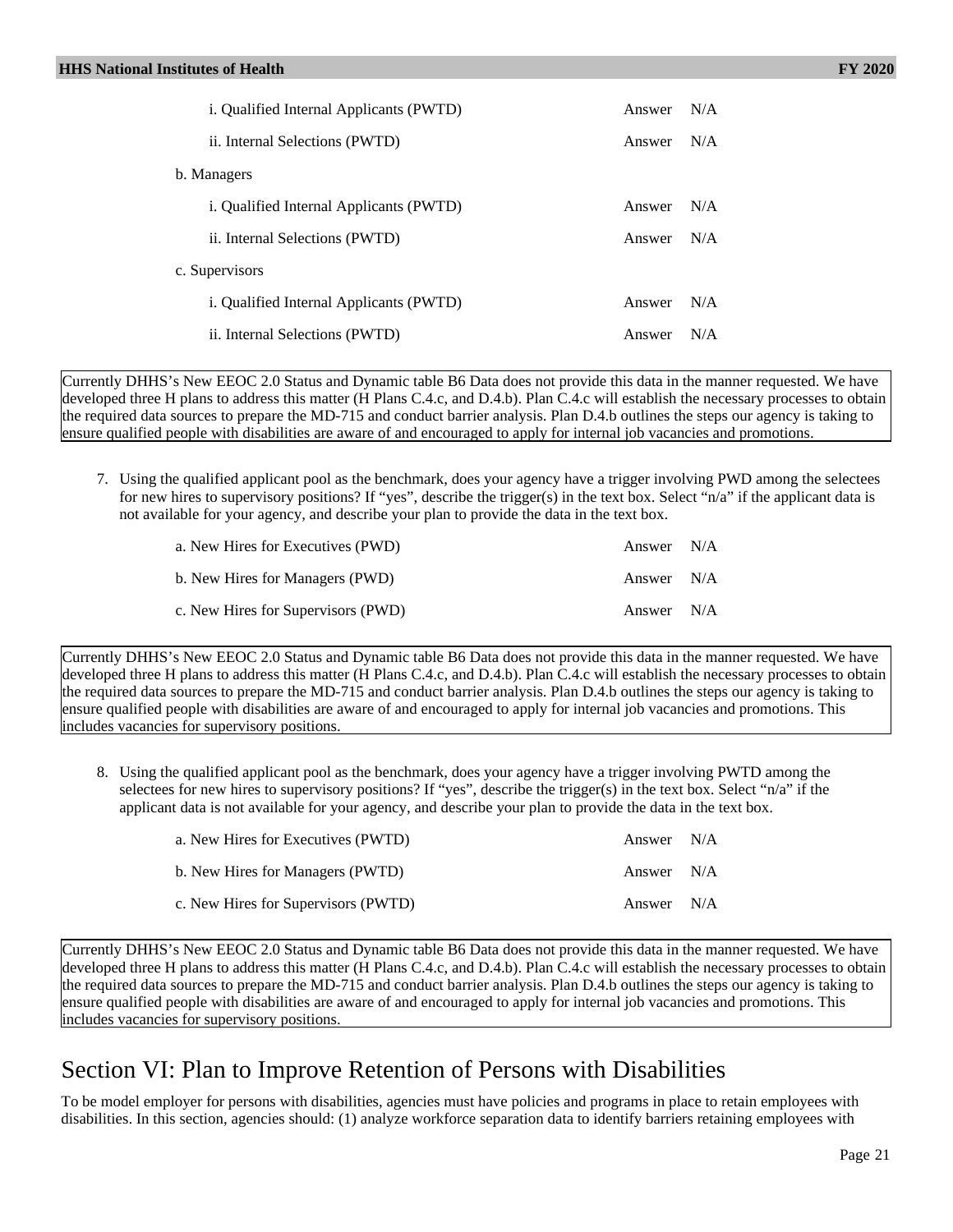disabilities; (2) describe efforts to ensure accessibility of technology and facilities; and (3) provide information on the reasonable accommodation program and workplace assistance services.

### **A. VOLUNTARY AND INVOLUNTARY SEPARATIONS**

1. In this reporting period, did the agency convert all eligible Schedule A employees with a disability into the competitive service after two years of satisfactory service (5 C.F.R.  $\S$  213.3102(u)(6)(i))? If "no", please explain why the agency did not convert all eligible Schedule A employees.

Answer No

The agency continues to use an electronic notification system of Schedule A employees eligible for conversions. The supervisors and administrative officers are notified of their employee's eligibility of conversion into a permanent position. The notification requests that the supervisor contact their Client Services Division HR Specialist, if they wish to convert a "Schedule A" employee to a permanent appointment. The Branch HR Specialist and Team Lead is included on the e-mail. In FY 2020 (10/1/2019 – 9/30 / 20) there were 28 conversions from the Schedule A Authority to permanent positions in the competitive service. The NIH follows 5 CFR 213.3102(u) wherein the conversion to a career or career-conditional appointment is not mandatory. The hiring agency maintains the discretion to determine whether an employee is ready for placement in the permanent career workforce. However, we understand that the intent of Executive Orders 12125 and 13124 concerning employment of persons with intellectual disability, severe physical disabilities, and psychiatric disabilities is to permit these individuals to obtain "civil service competitive status." Civil service competitive status is obtained through conversion to the competitive service, rather than remaining in the excepted service. Source: OHR Corporate Recruitment Unit

2. Using the inclusion rate as the benchmark, did the percentage of PWD among voluntary and involuntary separations exceed that of persons without disabilities? If "yes", describe the trigger below.

| a. Voluntary Separations (PWD)   | Answer Yes |  |
|----------------------------------|------------|--|
| b. Involuntary Separations (PWD) | Answer Yes |  |

Data on voluntary separations: • Resignation: 0.9% for people with disabilities compared to 1.9% for people without disabilities- No trigger exists • Retirement: 3.5% for people with disabilities compared to 2.2% for people without disabilities- Trigger exists • Other Separations: 1.5% for people with disabilities compared to 1.2% for people without disabilities- Trigger exists Data on involuntary separations: • Removal: 0.4% for people with disabilities compared to 0.1% for people without disabilities- Trigger exists Source: B1-2 Inclusion Rate

| Seperations                             | Total # | Reportable Disabilities % | <b>Without Reportable</b><br>Disabilities % |
|-----------------------------------------|---------|---------------------------|---------------------------------------------|
| Permanent Workforce: Reduction in Force |         | 0.00                      | 0.001                                       |
| Permanent Workforce: Removal            | 21      | 0.31                      | 0.11                                        |
| Permanent Workforce: Resignation        | 1661    | 0.77                      | 1.001                                       |
| Permanent Workforce: Retirement         | 334     | 3.00                      | l.881                                       |
| Permanent Workforce: Other Separations  | 161     | 1.23                      | 0.93                                        |
| Permanent Workforce: Total Separations  | 682     | 5.30                      | 3.91 <sup> </sup>                           |

3. Using the inclusion rate as the benchmark, did the percentage of PWTD among voluntary and involuntary separations exceed that of persons without targeted disabilities? If "yes", describe the trigger below.

| a. Voluntary Separations (PWTD)         | Answer Yes |  |
|-----------------------------------------|------------|--|
| <b>b.Involuntary Separations (PWTD)</b> | Answer Yes |  |

• Resignation: 0.0% for people with targeted disabilities compared to 1.9% for people without targeted disabilities- No trigger exists • Retirement: 2.7% for people with targeted disabilities compared to 2.2% for people without targeted disabilities- Trigger exists • Other Separations: 1.3% for people with targeted disabilities compared to 1.2% for people without targeted disabilities-Trigger exists Data on involuntary separations: • Removal: 0.7% for people with targeted disabilities compared to 0.1% for people without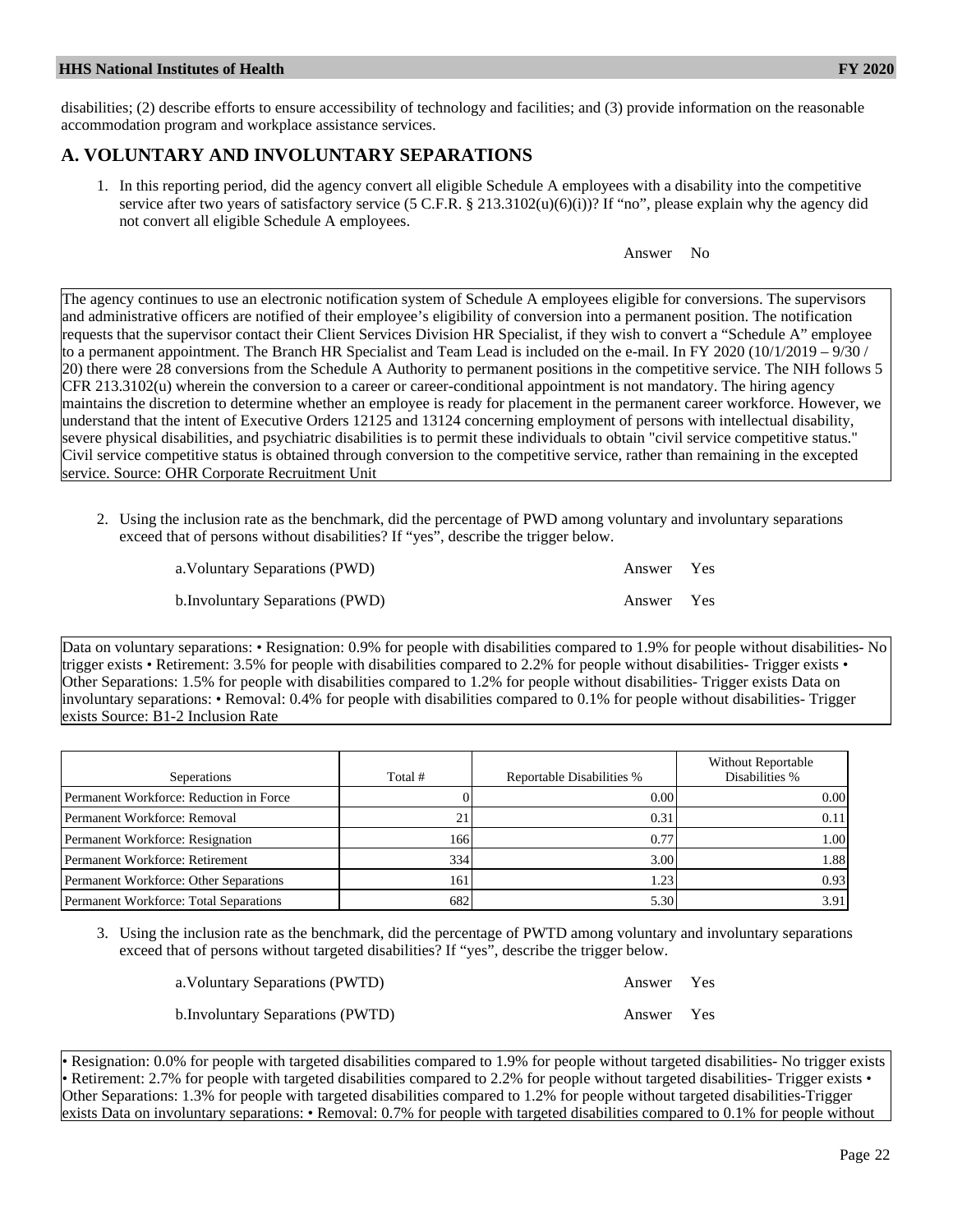#### targeted disabilities- Trigger exists Source: B1-2 Inclusion Rate

| Seperations                             | Total # | Targeted Disabilities % | Without Targeted Disabilities |
|-----------------------------------------|---------|-------------------------|-------------------------------|
| Permanent Workforce: Reduction in Force |         | 0.00                    | 0.001                         |
| Permanent Workforce: Removal            |         | 0.66                    | 0.12                          |
| Permanent Workforce: Resignation        | 1661    | 0.00                    | 0.991                         |
| Permanent Workforce: Retirement         | 334     | 2.65                    | 1.96I                         |
| Permanent Workforce: Other Separations  | 161     | 1.32                    | 0.95                          |
| Permanent Workforce: Total Separations  | 682     | 4.64                    | 4.01                          |

4. If a trigger exists involving the separation rate of PWD and/or PWTD, please explain why they left the agency using exit interview results and other data sources.

We have developed a H plan to address this matter (H Plan D.1.c). This plan seeks to establish and conduct exit interviews or surveys for people with disabilities. We intend to have a formal exit interview implemented across the NIH by December 31, 2025.

#### **B. ACCESSIBILITY OF TECHNOLOGY AND FACILITIES**

Pursuant to 29 CFR §1614.203(d)(4), federal agencies are required to inform applicants and employees of their rights under Section 508 of the Rehabilitation Act of 1973 (29 U.S.C. § 794(b), concerning the accessibility of agency technology, and the Architectural Barriers Act of 1968 (42 U.S.C. § 4151-4157), concerning the accessibility of agency facilities. In addition, agencies are required to inform individuals where to file complaints if other agencies are responsible for a violation.

1. Please provide the internet address on the agency's public website for its notice explaining employees' and applicants' rights under Section 508 of the Rehabilitation Act, including a description of how to file a complaint.

Information and resources addressing accessibility are posted on the NIH website at https://www.nih.gov/web-policies-notices. NIH defers to the HHS for intake and management of complaints filed regarding Section 508 compliance.

2. Please provide the internet address on the agency's public website for its notice explaining employees' and applicants' rights under the

Architectural Barriers Act, including a description of how to file a complaint.

<https://www.orf.od.nih.gov/footer/Pages/Accessibility.aspx>

3. Describe any programs, policies, or practices that the agency has undertaken, or plans on undertaking over the next fiscal year, designed to improve accessibility of agency facilities and/or technology.

NIH's Office of Research Facilities (ORF) reviews accessibility projects, project statements of work and estimates to check the viability of projects and adherence to the ABA Standards and make funding recommendations to the ORF Building and Facilities Board. They address accessible accommodation requests by meeting the requester at the site, exploring possibilities, writing deficiency reports estimating costs and requesting funding. They keep track of the NIH Bethesda Campus building's changing characteristics that affect the buildings occupancy categories and their compliance with the ABA Standards. 1. ORF developed an ABA rights and complaints process on their website. 2. C102232 – Bldg. 31C Wheelchair (W/C) Lift Replacement: This project accommodates the W/C population public access to the Parking Offices and Credit Union. The project construction is complete and going through punch list items close out. The lift is open to being used by the public. 3. C105070 - Bldg. 31B W/C Lift at B1 Level: This project is to install a W/C lift to accommodate an elderly employee to be able to conduct her work in a safe manner which includes transporting boxes of paper records from storage to her office. The project is assigned to a project officer, and the project is going through a design architect selection contract. 4. C102788 - Mid-Block Crosswalks: This project focus is on improving safety measures for pedestrians on the Bethesda Campus. The project includes adding a few HC curb cuts and detectable warning surfaces. The design has been completed. A construction contract has been awarded in 2017. The project scope covers twenty (20)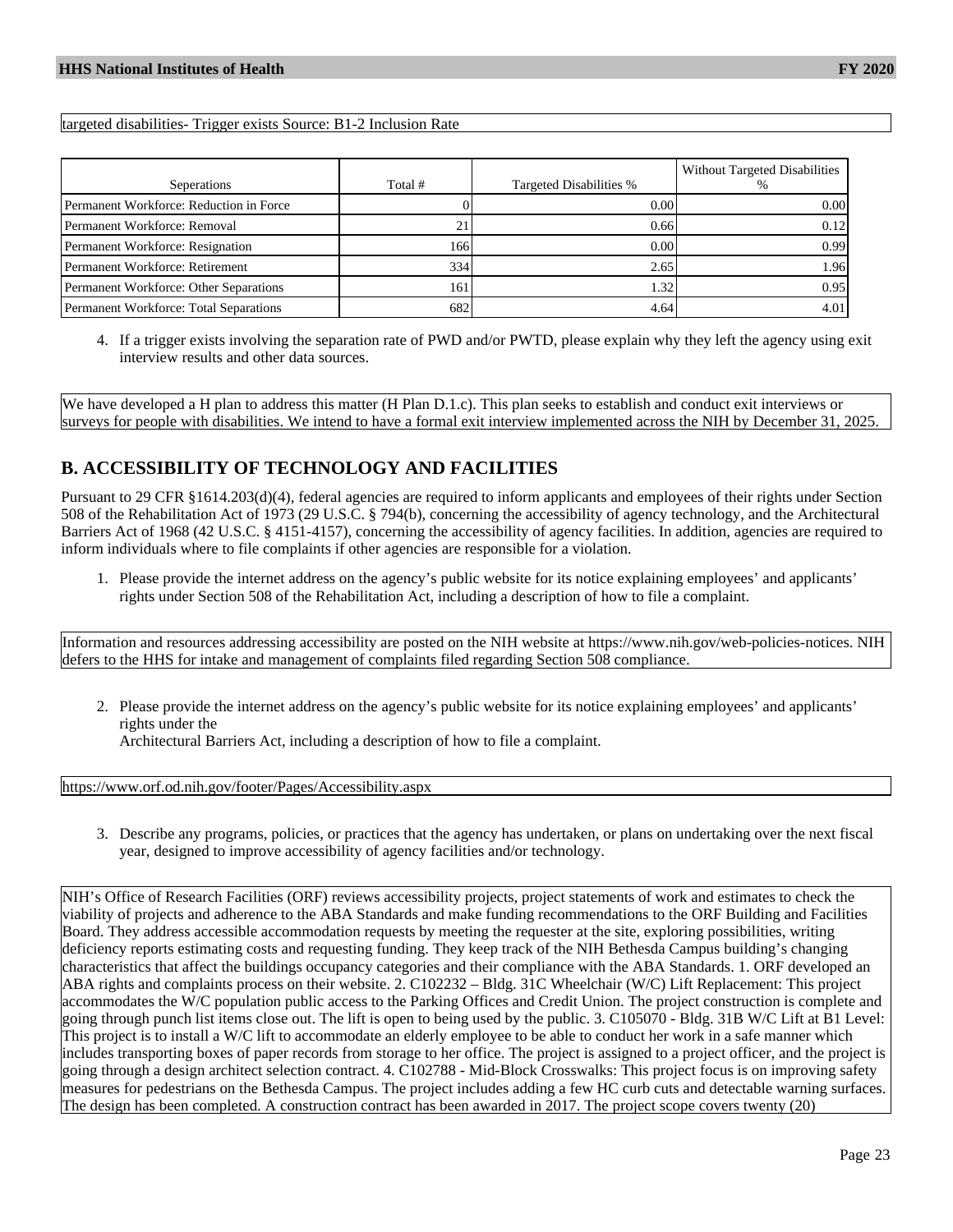crosswalks. There are eight (8) crosswalks in operating condition and in different stages of full completion with minor Q/A items to address. The construction efforts are continuing. 5. C101156 – Children's Inn, Bldg. 62 Exterior Envelope Renovation: This project is providing an accessible exterior ramp at the southwest corner of the bldg. Complex to provide a secondary wheelchair exit from the building rear exit to the surface parking area. The design and construction documents delivery were in 2016. Project construction is awarded in 2018. Phasing plans are coordinated with the Inn and demolition efforts has started for phase one. 6. C100938 – Bethesda Campus Pedestrian Safety Improvements: This project focus was to create better safety measures for pedestrian crossings at intersections. Through this project, a few accessible wheelchair curbs with detectable warning surfaces were added to twenty-eight (28) intersections in the project scope. This project started in 2015 and continued through the design phase in 2017. There have been changes to the design documents due to other projects that could include a few of the pedestrian crossings in the design documents. The construction request for proposal for nine intersections has been amended by the contracting officer and is issued for contractors bid in Sept. 2018. 7. C102246, Bldg. 66 Gateway Center Sallyports wheelchair Access: This project provides automatic door openers for three locations in the Bethesda Campus Sallyports for HC employees and visitors entries and exits. Due to security requirements, the implementation of this project has been going through many revisions. The project started in 2015 and had been going through final phases of the design and construction documentation due to stringent security requirements that required custom made stands. Recently construction permit has been issued. Project is planned to start construction contract bidding in early 2019 fiscal year. 8. C101077 Bldg. 31C Restrooms Renovation: Full renovation of Bldg. 31C 2nd, 5th and 6th floors Men's and Women's restrooms to comply with the ABA standards for wheelchair access. The restrooms were suited for ambulatory access but not a wheelchair. The project is completed in 2018. 9. C105241 Bldg. 31C Restrooms Renovation: Full renovation of Bldg. 31C remaining restrooms at B1, B2, B3, 1st, 3rd floors, a total of 10 restrooms and level B4 Unisex restroom modifications for the wheelchair access. The project was recommended for the B&F Board review for the 2018 R&I funding for design and construction. The project was placed on hold, due to funding issues. The project is planned to be funded in FY19. 10. C104847 Bldg. 31C B2 Level Men's Restroom Renovation for Wheelchair Access: This project was to accommodate a new veteran employee who uses a wheelchair. It was scheduled for R&I funding in 2018. Acceptable alternative restroom access has been designated on an adjacent floor within a reasonable distance for interim use until the project is completed. The project is completed in the fiscal year 2018. 11. C104848 Bldg. 16 and 16A Wheelchair Access for Entrances and Restrooms: This project is related to the above project in Bldg. 31C. The new veteran employee is assigned to work in Bldgs. 16 and 16A one day per week. An ORF Project Officer is developing a renovation contract to accommodate the employee's need for easier access. The bathrooms in Bldg. 16A are within a reasonable distance from Bldg. 16 are wheelchair accessible. The employee is comfortable using the restroom in Bldg. 16A while working in Bldg.16. The project was projected to be completed in 2017. Due to difficulties in finding and ordering suitable hardware, the project is in the final stages of construction and is planned to be completed in 2018. 12. C106702 Bldg. 2 EDI Offices: Per EDI offices Accessibility Consultants Regina Coleman and Alan Marcus request, the EDI offices were assessed for accessibility by the ORF's Soussan Afsharfar. EDI provided a document per Soussan recommendations which was corrected and commented by Soussan for accuracy. EDI wrote: "In its efforts to be the model EEO office that is accessible to all, EDI invited NIH Senior Architect, Ms. Soussan Afsharfar, from the office of research facilities (ORF) to tour EDI's office suite in Building 2 and asked that she provide feedback on how accessible we are." EDI was supposed to contact the project PO for further action to implement the recommendations. A few items could be corrected by the EDI without much construction. The rest of the recommendations were assigned a project number, a project officer with the ORF funding in 2018.

#### **C. REASONABLE ACCOMMODATION PROGRAM**

Pursuant to 29 C.F.R. § 1614.203(d)(3), agencies must adopt, post on their public website, and make available to all job applicants and employees, reasonable accommodation procedures.

1. Please provide the average time frame for processing initial requests for reasonable accommodations during the reporting period. (Please do not include previously approved requests with repetitive accommodations, such as interpreting services.)

NIH's RA Policy and Procedures were published in NIH's Manual Chapters-- MC 2204 Reasonable Accommodation on March 20, 2020. This is available on the NIH website at the following address, https://policymanual.nih.gov/2204 In FY 2020, the NIH primarily relied on its RA tracking system called Entellitrak to collect RA data. The average number of days it took to process RA requests (from initial receipt of the request to closure/provision) was 30 days. The average time it took to go from initial receipt of the request to a decision was 3 days. The average time it took from the approval of the request to provision of the accommodation was 5 days. Source: Entellitrak

2. Describe the effectiveness of the policies, procedures, or practices to implement the agency's reasonable accommodation program. Some examples of an effective program include timely processing requests, timely providing approved accommodations, conducting training for managers and supervisors, and monitoring accommodation requests for trends.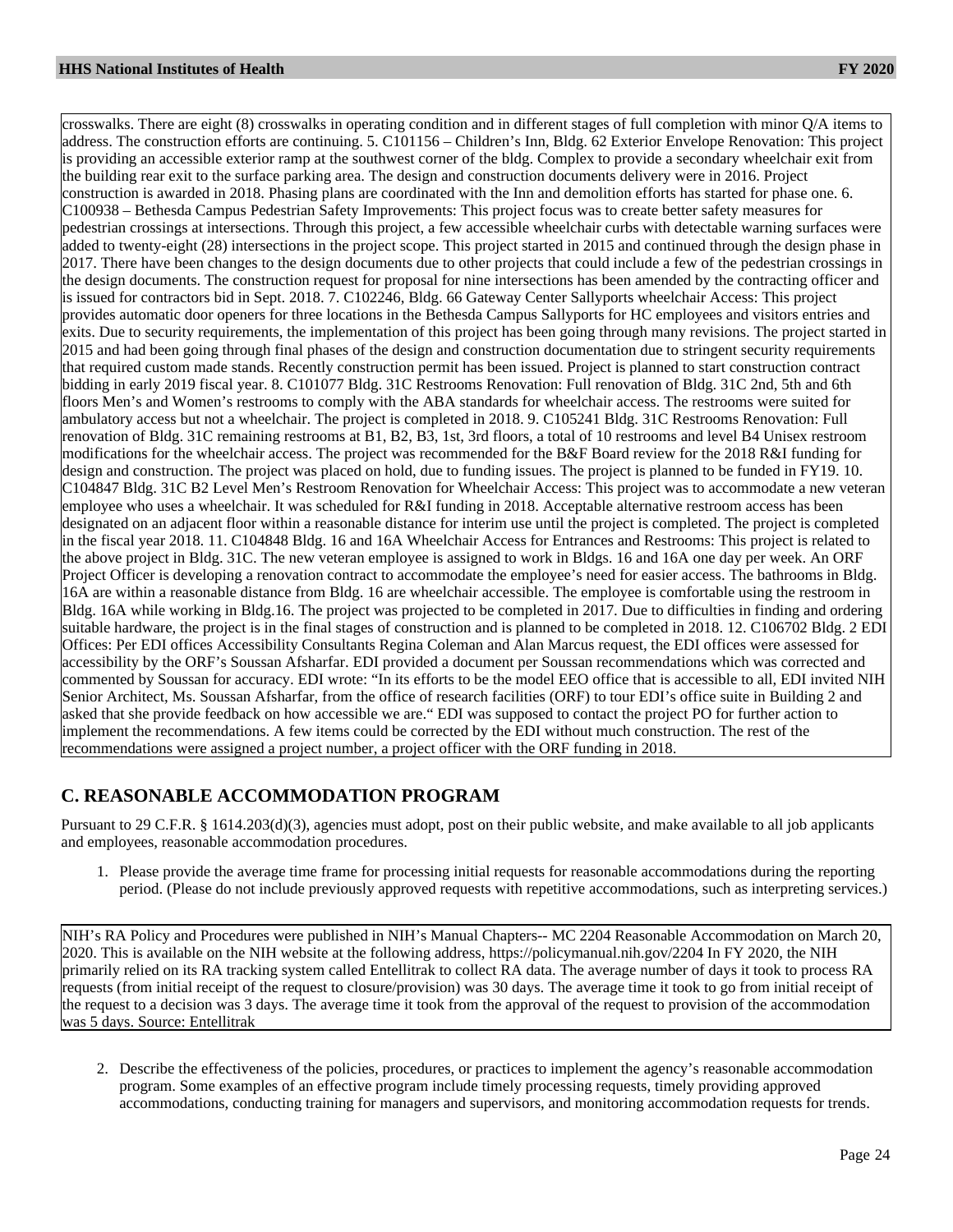Fifring200 iwqsachiyas ahue verwibdedraasad jurequerts related dorthe Cd2MID11ected demecuRstgardiere Rensonables Aad vin Hadaltion khe FY 20, NIH processed a total of 206 individual requests. This represents slight decrease of 9 employees that EDI assisted in FY19. In FY20, the average number of days it took to process RA requests (from initial receipt of the request to provision) was 30 business days. This is a decrease of 17 days from FY 19. EDI believes it is the result of the decrease is because the NIH RA procedures are better understood across NIH as we are officially in our second year as a program. Breaking this process into its subcomponents, the average number of days it took to process RA requests in FY 20, from initial receipt of the request to decision was 20 business days. This is an improvement of 3 days from FY19. This is likely due to the reduced overall requests due to COVID-19, allowing NIH's Accessibility Consultants to be more responsive. The average number of days it took managers to reach a decision on an RA request upon receipt of EDI's recommendation was 3 business days. An increase of 2 business days from FY19. The average time it took from the approval of the RA request to provision of the accommodation was 5 business days. This is a decrease of 12 business days from FY19, and represents an improvement. In terms of the top RA requests received in FY 20, the most requested RA was for telework. It made up 35% of the RA's requested. Following that, 22% of the requested RAs were for equipment, 9% were for modified schedule. In FY 20, a total of 1332 NIH staff were trained in Reasonable Accommodation (616 supervisors and managers and 716 employees). This includes Reasonable Accommodation training provided by David Fram from the National Employment Law Institute.

#### **D. PERSONAL ASSISTANCE SERVICES ALLOWING EMPLOYEES TO PARTICIPATE IN THE WORKPLACE**

*Pursuant to 29 CFR §1614.203(d)(5), federal agencies, as an aspect of affirmative action, are required to provide personal assistance services (PAS) to employees who need them because of a targeted disability, unless doing so would impose an undue hardship on the agency.*

Describe the effectiveness of the policies, procedures, or practices to implement the PAS requirement. Some examples of an effective program include timely processing requests for PAS, timely providing approved services, conducting training for managers and supervisors, and monitoring PAS requests for trends.

In FY 20 EDI returned to working with the Department of Health and Human Services (HHS) on establishing an inter-agency agreement (IAA) to utilize HHS's established PAS contract. As of the close of FY 20, EDI and HHS reached an IAA agreement for implementation in FY21. In FY 20, NIH received no new requests for PAS but reported processing 4 requests for PAS as an accommodation. Two of these requests were ultimately approved and provided. Both of the approved requests were received prior to the COVID-19 pandemic. NIH received no requests from employees who previously received on-site PAS to have PAS provided to a telework location.

# Section VII: EEO Complaint and Findings Data

## **A. EEO COMPLAINT DATA INVOLVING HARASSMENT**

1. During the last fiscal year, did a higher percentage of PWD file a formal EEO complaint alleging harassment, as compared to the governmentwide average?

Answer No

2. During the last fiscal year, did any complaints alleging harassment based on disability status result in a finding of discrimination or a settlement agreement?

Answer No

3. If the agency had one or more findings of discrimination alleging harassment based on disability status during the last fiscal year, please describe the corrective measures taken by the agency.

The NIH had one finding of discrimination in FY 2020 alleging harassment based on disability status. Compensatory Damages; Leave Compensation, Training for the Responsible Management Officials; Attorney's Fees; Posting of Order – Status: The Agency is in Full Compliance and received the Case release on 12/18/2020 from OFO. Source: (Note, not reflected on 462 Report because it was a decision from OFO on Appeal based on disability and harassment in FY20.)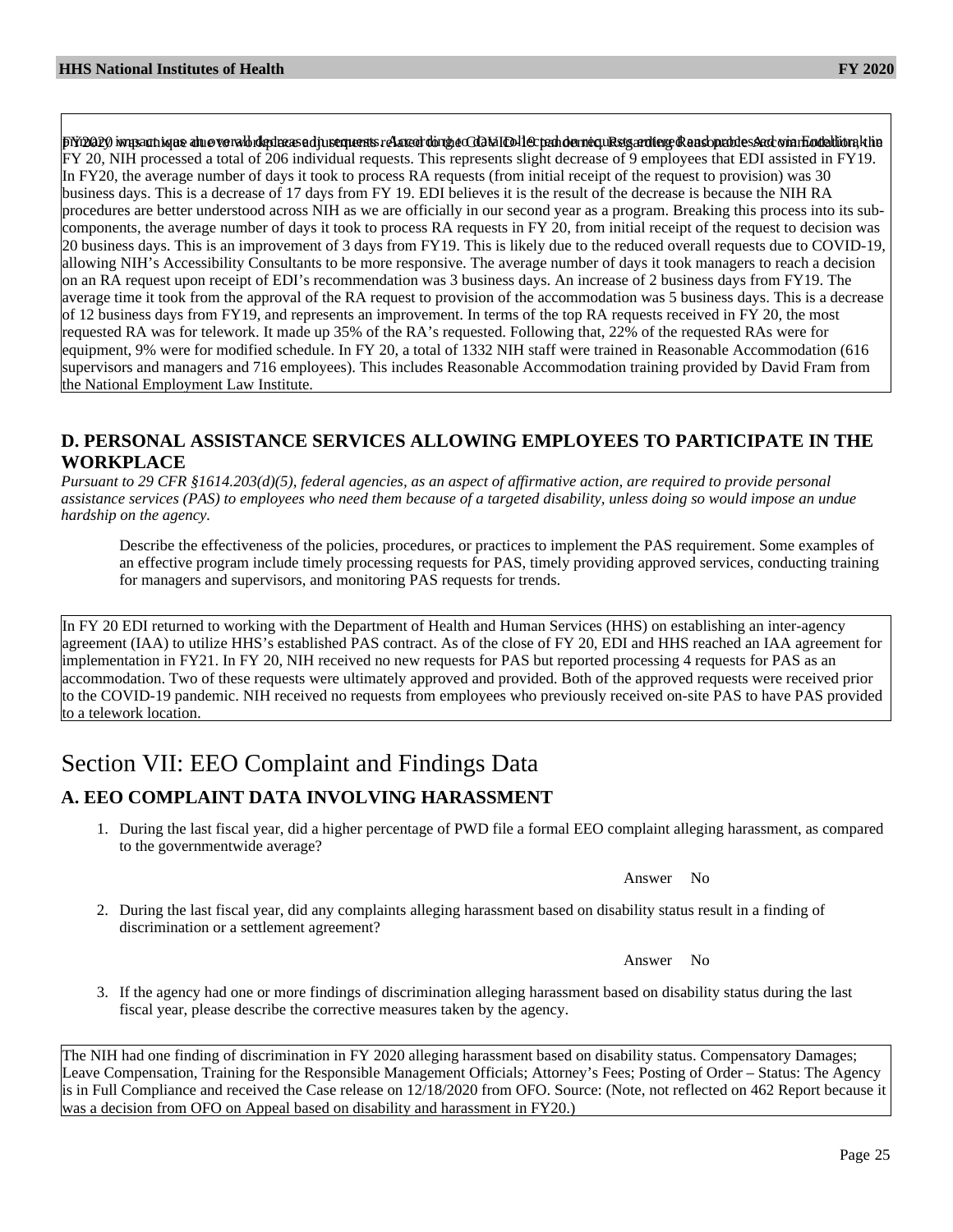## **B. EEO COMPLAINT DATA INVOLVING REASONABLE ACCOMMODATION**

1. During the last fiscal year, did a higher percentage of PWD file a formal EEO complaint alleging failure to provide a reasonable accommodation, as compared to the government-wide average?

Answer No

2. During the last fiscal year, did any complaints alleging failure to provide reasonable accommodation result in a finding of discrimination or a settlement agreement?

Answer Yes

3. If the agency had one or more findings of discrimination involving the failure to provide a reasonable accommodation during the last fiscal year, please describe the corrective measures taken by the agency.

The NIH had one findings of discrimination in FY 2020 involving the failure to provide a reasonable accommodation. Compensatory Damages; Leave Compensation, Training for the Responsible Management Officials; Attorney's Fees; Posting of Order – Status: The Agency is in Full Compliance and received the Case release on 12/18/2020 from OFO. Source: (Note, not reflected on 462 Report because they were decisions from OFO on Appeals involving the failure to provide a reasonable accommodation in FY 2020.)

## Section VIII: Identification and Removal of Barriers

*Element D of MD-715 requires agencies to conduct a barrier analysis when a trigger suggests that a policy, procedure, or practice may be impeding the employment opportunities of a protected EEO group.*

1. Has the agency identified any barriers (policies, procedures, and/or practices) that affect employment opportunities for PWD and/or PWTD?

2. Has the agency established a plan to correct the barrier(s) involving PWD and/or PWTD?

Answer No

3. Identify each trigger and plan to remove the barrier(s), including the identified barrier(s), objective(s), responsible official(s), planned activities, and, where applicable, accomplishments

Answer No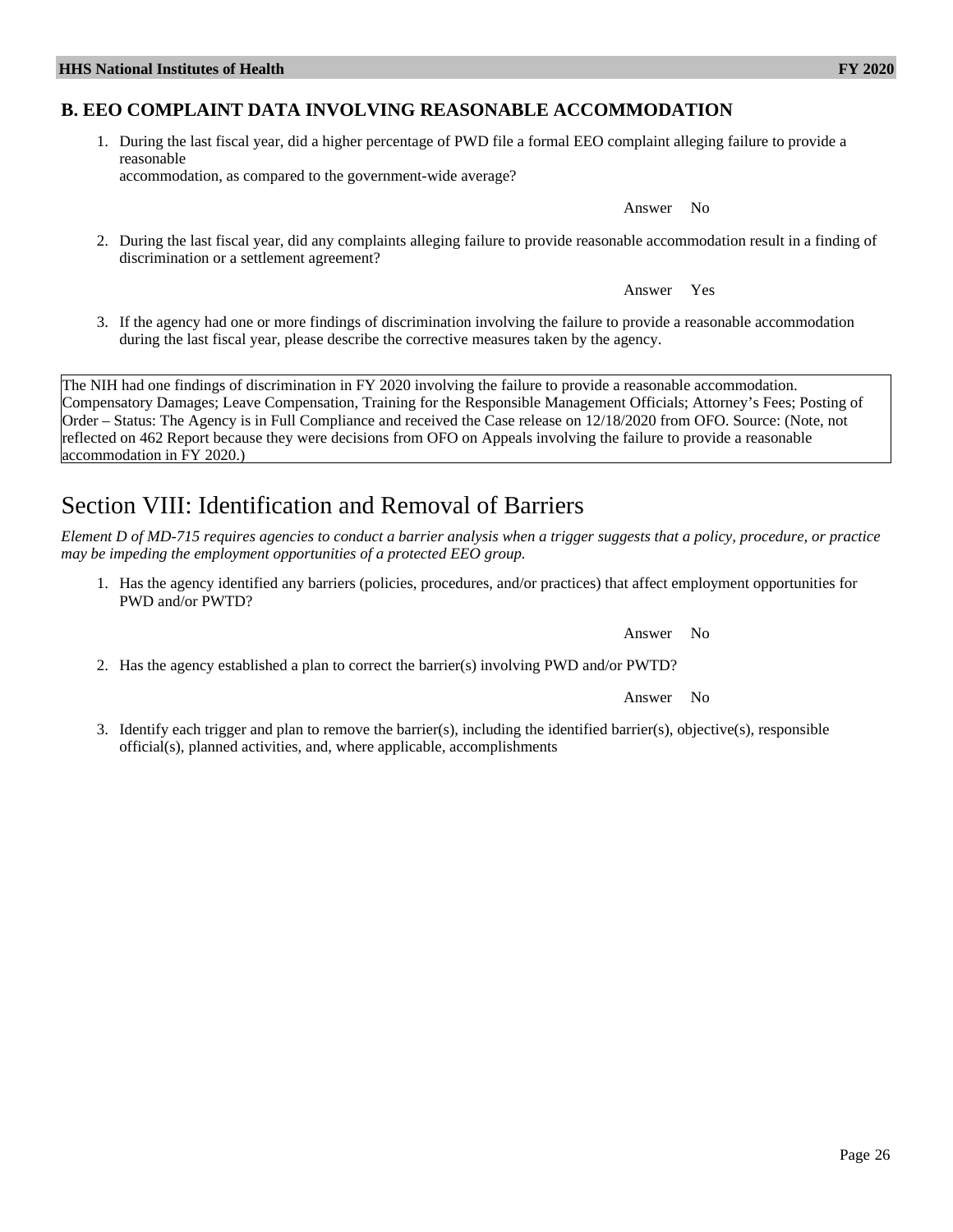| <b>Source of the Trigger:</b>                                                                                                                                                                                                                                                                         |                                                  | Workforce Data (if so identify the table)                                                                                                                                                                                                                                                                                                                                                                                                                                                                                                                    |                                                          |                                     |                                |                                                      |  |  |
|-------------------------------------------------------------------------------------------------------------------------------------------------------------------------------------------------------------------------------------------------------------------------------------------------------|--------------------------------------------------|--------------------------------------------------------------------------------------------------------------------------------------------------------------------------------------------------------------------------------------------------------------------------------------------------------------------------------------------------------------------------------------------------------------------------------------------------------------------------------------------------------------------------------------------------------------|----------------------------------------------------------|-------------------------------------|--------------------------------|------------------------------------------------------|--|--|
| <b>Specific Workforce Data</b><br><b>Table:</b>                                                                                                                                                                                                                                                       |                                                  | Workforce Data Table - B1                                                                                                                                                                                                                                                                                                                                                                                                                                                                                                                                    |                                                          |                                     |                                |                                                      |  |  |
| <b>STATEMENT OF</b><br><b>CONDITION THAT WAS</b><br><b>A TRIGGER FOR A</b><br><b>POTENTIAL BARRIER:</b><br>Provide a brief narrative<br>describing the condition at<br>issue.                                                                                                                         |                                                  | Considering instructions from the Equal Employment Opportunity Commission (EEOC), the Office<br>of Equity, Diversity, and Inclusion (EDI) will continue conducting a more focused barrier analysis<br>in FY 2020 to identify triggers and potential barriers at the GS-11 through GS-15 and SES pay<br>scales, as compared to the goal of 12% for employees with reportable disabilities and 2% for<br>employees with targeted disabilities. The percentage of PWD in the GS-11 to SES cluster was<br>7.06% in FY 2020, which falls below the goal of 12.0%. |                                                          |                                     |                                |                                                      |  |  |
| How was the condition<br>recognized as a potential<br>barrier?                                                                                                                                                                                                                                        |                                                  |                                                                                                                                                                                                                                                                                                                                                                                                                                                                                                                                                              |                                                          |                                     |                                |                                                      |  |  |
| <b>STATEMENT OF</b>                                                                                                                                                                                                                                                                                   |                                                  | <b>Barrier Group</b>                                                                                                                                                                                                                                                                                                                                                                                                                                                                                                                                         |                                                          |                                     |                                |                                                      |  |  |
| <b>BARRIER GROUPS:</b>                                                                                                                                                                                                                                                                                |                                                  | People with Disabilities                                                                                                                                                                                                                                                                                                                                                                                                                                                                                                                                     |                                                          |                                     |                                |                                                      |  |  |
|                                                                                                                                                                                                                                                                                                       |                                                  | People with Targeted Disabilities                                                                                                                                                                                                                                                                                                                                                                                                                                                                                                                            |                                                          |                                     |                                |                                                      |  |  |
| <b>Barrier Analysis Process</b><br>Completed?:                                                                                                                                                                                                                                                        |                                                  | N                                                                                                                                                                                                                                                                                                                                                                                                                                                                                                                                                            |                                                          |                                     |                                |                                                      |  |  |
| <b>Barrier(s)</b> Identified?:                                                                                                                                                                                                                                                                        |                                                  | N                                                                                                                                                                                                                                                                                                                                                                                                                                                                                                                                                            |                                                          |                                     |                                |                                                      |  |  |
| <b>STATEMENT OF</b>                                                                                                                                                                                                                                                                                   |                                                  | <b>Barrier Name</b>                                                                                                                                                                                                                                                                                                                                                                                                                                                                                                                                          |                                                          |                                     |                                | <b>Description of Policy, Procedure, or Practice</b> |  |  |
| <b>IDENTIFIED BARRIER:</b><br>N/A<br>The NIH has initiating a plan to conduct the barrier analysis<br>involving PWD and/or PWTD.<br>Provide a succinct statement<br>of the agency policy,<br>procedure<br>or practice that has been<br>determined to be the barrier<br>of the<br>undesired condition. |                                                  |                                                                                                                                                                                                                                                                                                                                                                                                                                                                                                                                                              |                                                          |                                     |                                |                                                      |  |  |
|                                                                                                                                                                                                                                                                                                       |                                                  |                                                                                                                                                                                                                                                                                                                                                                                                                                                                                                                                                              |                                                          | Objective(s) and Dates for EEO Plan |                                |                                                      |  |  |
| Date<br><b>Initiated</b>                                                                                                                                                                                                                                                                              | <b>Target Date</b>                               | <b>Sufficient</b><br>Funding/<br><b>Staffing?</b>                                                                                                                                                                                                                                                                                                                                                                                                                                                                                                            | Date<br><b>Modified</b>                                  | Date<br>Completed                   |                                | <b>Objective Description</b>                         |  |  |
|                                                                                                                                                                                                                                                                                                       |                                                  |                                                                                                                                                                                                                                                                                                                                                                                                                                                                                                                                                              |                                                          | <b>Responsible Official(s)</b>      |                                |                                                      |  |  |
|                                                                                                                                                                                                                                                                                                       | <b>Title</b>                                     |                                                                                                                                                                                                                                                                                                                                                                                                                                                                                                                                                              |                                                          | <b>Name</b>                         |                                | <b>Standards Address The Plan?</b>                   |  |  |
| Disability Portfolio Strategist<br>David Rice                                                                                                                                                                                                                                                         |                                                  |                                                                                                                                                                                                                                                                                                                                                                                                                                                                                                                                                              |                                                          | Yes                                 |                                |                                                      |  |  |
|                                                                                                                                                                                                                                                                                                       |                                                  |                                                                                                                                                                                                                                                                                                                                                                                                                                                                                                                                                              | <b>Planned Activities Toward Completion of Objective</b> |                                     |                                |                                                      |  |  |
| <b>Target Date</b><br><b>Planned Activities</b>                                                                                                                                                                                                                                                       |                                                  |                                                                                                                                                                                                                                                                                                                                                                                                                                                                                                                                                              | <b>Sufficient</b><br>Staffing &<br>Funding?              |                                     | <b>Modified</b><br><b>Date</b> | Completion<br>Date                                   |  |  |
|                                                                                                                                                                                                                                                                                                       |                                                  |                                                                                                                                                                                                                                                                                                                                                                                                                                                                                                                                                              |                                                          | <b>Report of Accomplishments</b>    |                                |                                                      |  |  |
| <b>Fiscal Year</b>                                                                                                                                                                                                                                                                                    |                                                  | Accomplishment                                                                                                                                                                                                                                                                                                                                                                                                                                                                                                                                               |                                                          |                                     |                                |                                                      |  |  |
| 2018                                                                                                                                                                                                                                                                                                  |                                                  | We have not completed the barrier analysis yet and therefore NIH has no accomplishments to report currently.                                                                                                                                                                                                                                                                                                                                                                                                                                                 |                                                          |                                     |                                |                                                      |  |  |
| 2019                                                                                                                                                                                                                                                                                                  |                                                  | Contractor in place to conduct Barrier Analyses.                                                                                                                                                                                                                                                                                                                                                                                                                                                                                                             |                                                          |                                     |                                |                                                      |  |  |
| 2020                                                                                                                                                                                                                                                                                                  | Contractor in place to conduct Barrier Analyses. |                                                                                                                                                                                                                                                                                                                                                                                                                                                                                                                                                              |                                                          |                                     |                                |                                                      |  |  |

4. Please explain the factor(s) that prevented the agency from timely completing any of the planned activities.